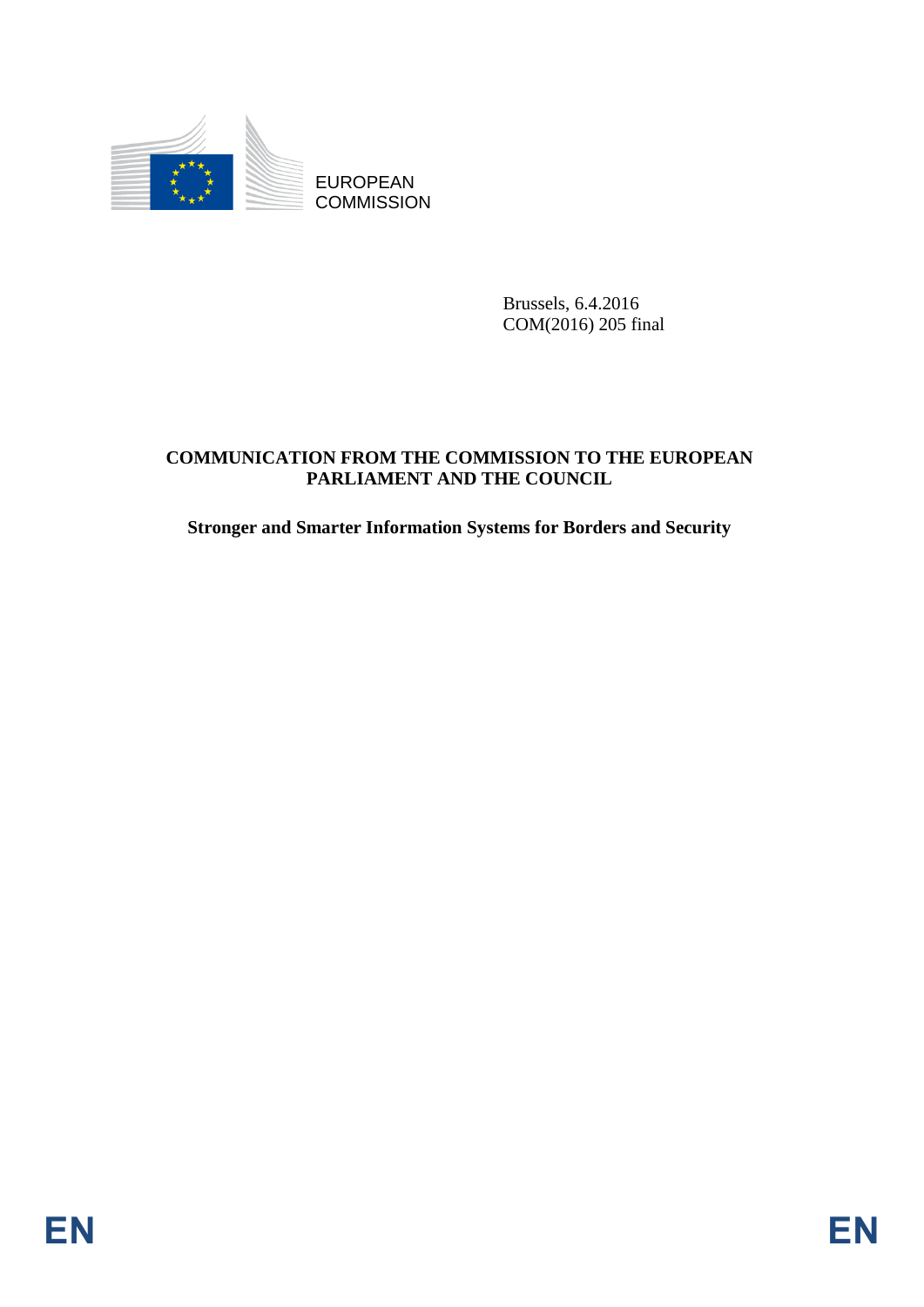## **1. INTRODUCTION**

 $\overline{\phantom{a}}$ 

Europe is a mobile society. Millions of EU citizens and third-country nationals cross internal and external borders every day. In 2015, more than 50 million non-EU nationals visited the EU, accounting for more than 200 million border crossings at the external borders of the Schengen area.

Beyond these regular travel flows, in 2015 alone, conflict in Syria and crises elsewhere triggered 1.8 million irregular border crossings at Europe's external borders. EU citizens expect external border controls on persons to be effective, to allow effective management of migration and to contribute to internal security. The terrorist attacks in Paris in 2015 and in Brussels in March 2016 bitterly demonstrated the ongoing threat to Europe's internal security.

Both elements brought into sharper focus the need to join up and strengthen the EU's border management, migration and security cooperation frameworks and information tools in a comprehensive manner. Border management, law enforcement, and migration control are dynamically interconnected. EU citizens are known to have crossed the external border to travel to conflict zones for terrorist purposes and pose a risk upon their return. There is evidence that terrorists have used routes of irregular migration to enter the EU and then moved within the Schengen area undetected.

The European Agendas on Security and on Migration have set the direction for the development and implementation of EU policy to address the parallel challenges of migration management and the fight against terrorism and organised crime. This Communication builds on the synergies between these two Agendas and is intended as a starting point for a discussion on how existing and future information systems could enhance both external border management and internal security in the EU. It is complementary to the December 2015 proposal on the creation of a European Border and Coast Guard and the improvement of crisis prevention and intervention at the external borders.

There are a number of information systems at EU level that provide border guards and police officers with relevant information on persons, but the EU data management architecture is not perfect. This Communication sets out some possible options for maximising the benefits of existing information systems and, if necessary, developing new and complementary actions to address gaps. It also highlights the need to improve the interoperability of information systems as a long-term objective, as also identified by the European Council and the Council,<sup>1</sup> and presents ideas on how information systems can be developed in the future to ensure that border guards, customs authorities, police officers and judicial authorities have the necessary information at their disposal.

Any future initiative would be prepared on the basis of better regulation principles with public consultation and assessment of the impacts, including as concerns fundamental rights and in particular the right to the protection of personal data.

<sup>1</sup> Conclusions of the European Council meeting of 17 and 18 December 2015; Joint Statement of EU Ministers for Justice and Home Affairs and representatives of EU institutions on the terrorist attacks in Brussels on 22 March 2016 (24 March 2016); Conclusions of the Council of the EU and of the Member States meeting within the Council on Counter-Terrorism (20 November 2015).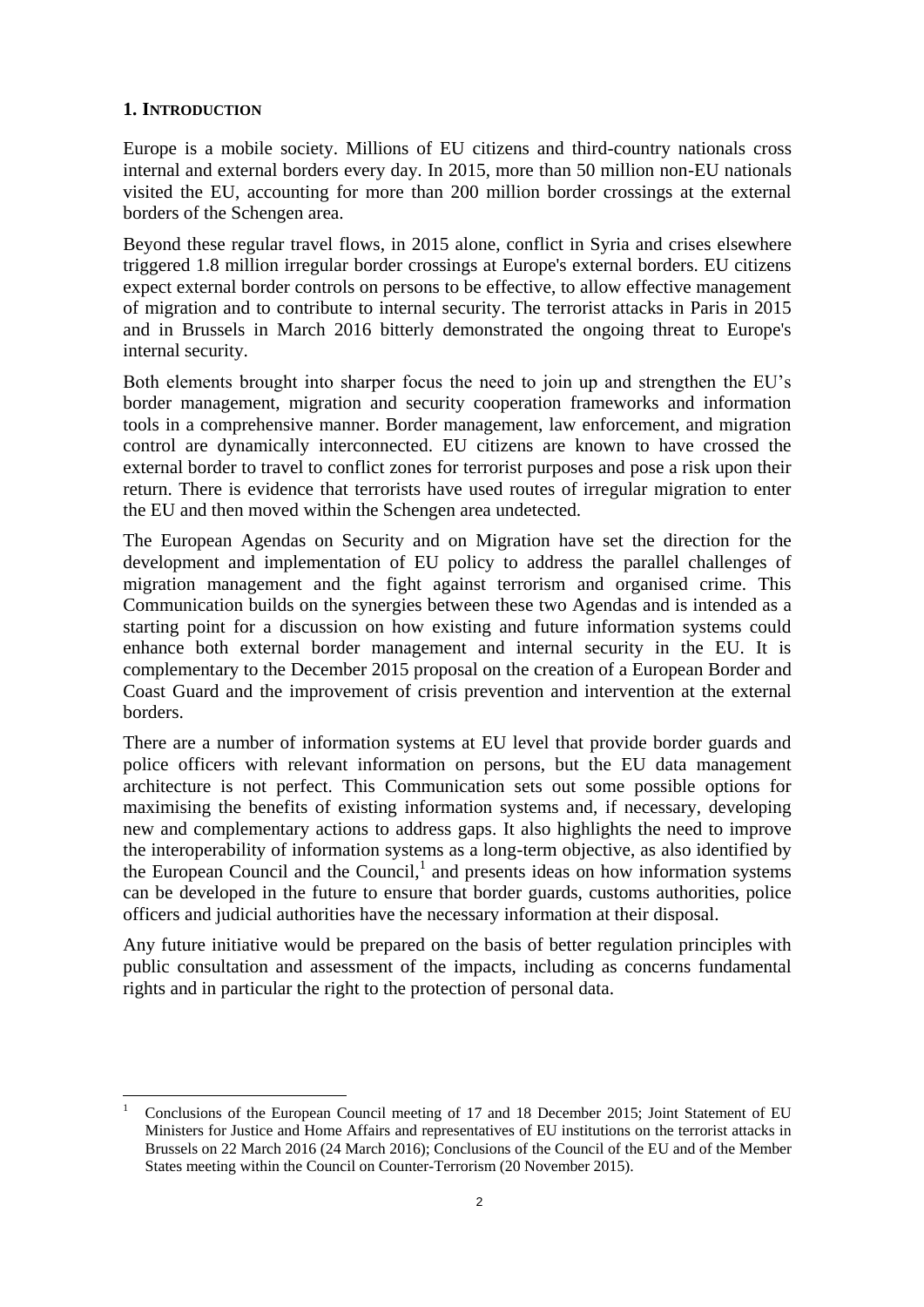#### **2. CHALLENGES TO BE ADDRESSED**

 $\overline{\phantom{a}}$ 

The absence of internal borders in the Schengen area requires strong and reliable management of the movement of persons across the external borders. This is a prerequisite to ensure a high level of internal security and the free movement of persons within that area. At the same time, the absence of internal borders means that law enforcement authorities in the Member States also have access to relevant data on persons. There are a number of information systems and databases at EU level that provide border guards, police officers and other authorities with relevant information on persons, in accordance with their respective purposes.<sup>2</sup>

However, there are also shortcomings related to information systems that impede the work of these national authorities. Better information exchange was therefore highlighted as a key priority in the European Agenda on Security. The main shortcomings are: (a) sub-optimal functionalities of existing information systems, (b) gaps in the EU's architecture of data management, (c) a complex landscape of differently governed information systems, and (d) a fragmented architecture of data management for border control and security.

The existing information systems in the EU for border management and internal security cover a wide range of functionalities. Nevertheless, there are still **shortcomings in the functionalities of existing systems**. When looking at border control processes applicable to different categories of travellers, it becomes clear that there are shortcomings in some of these processes and between the respective information systems used for border controls. Likewise, the performance of existing tools for law enforcement needs to be optimised. This calls for consideration of action to improve existing information systems (section 5).

Moreover, there are **gaps in the EU's architecture of data management**. Issues remain for border controls of specific categories of travellers, such as third country nationals holding a long-term visa. Also, there is an information gap prior to arrival at the borders as concerns third-country nationals who are exempt from holding a visa. Consideration should be given to whether there is a need to address these gaps by developing additional information system where necessary (section 6).

Border guards and notably police officers face a **complex landscape of differently governed information systems** at EU level. This complexity creates practical difficulties specifically as to which databases should be checked in a given situation. Moreover, not all Member States are connected to all existing systems.<sup>3</sup> The current complexity of acceding information systems at EU level could be reduced by establishing a single search interface at national level which respects the different purposes for access (section 7.1).

The current EU's architecture of data management for border control and security is marked by **fragmentation**. This is caused by the various institutional, legal and policy contexts in which the systems have been developed. Information is stored separately in various systems that are rarely inter-connected. There is inconsistency between databases and diverging access to data for relevant authorities. This can lead to blind spots notably for law enforcement authorities, as it may be very difficult to recognise connections

<sup>2</sup> See section 4 for an overview of information systems for border and security, and annex 2 for a more detailed inventory.

<sup>3</sup> Subject to the specific terms of Protocol 22 as concerns Denmark and Protocol 21 and 36 as concerns the United Kingdom and Ireland and the respective Acts of Accession.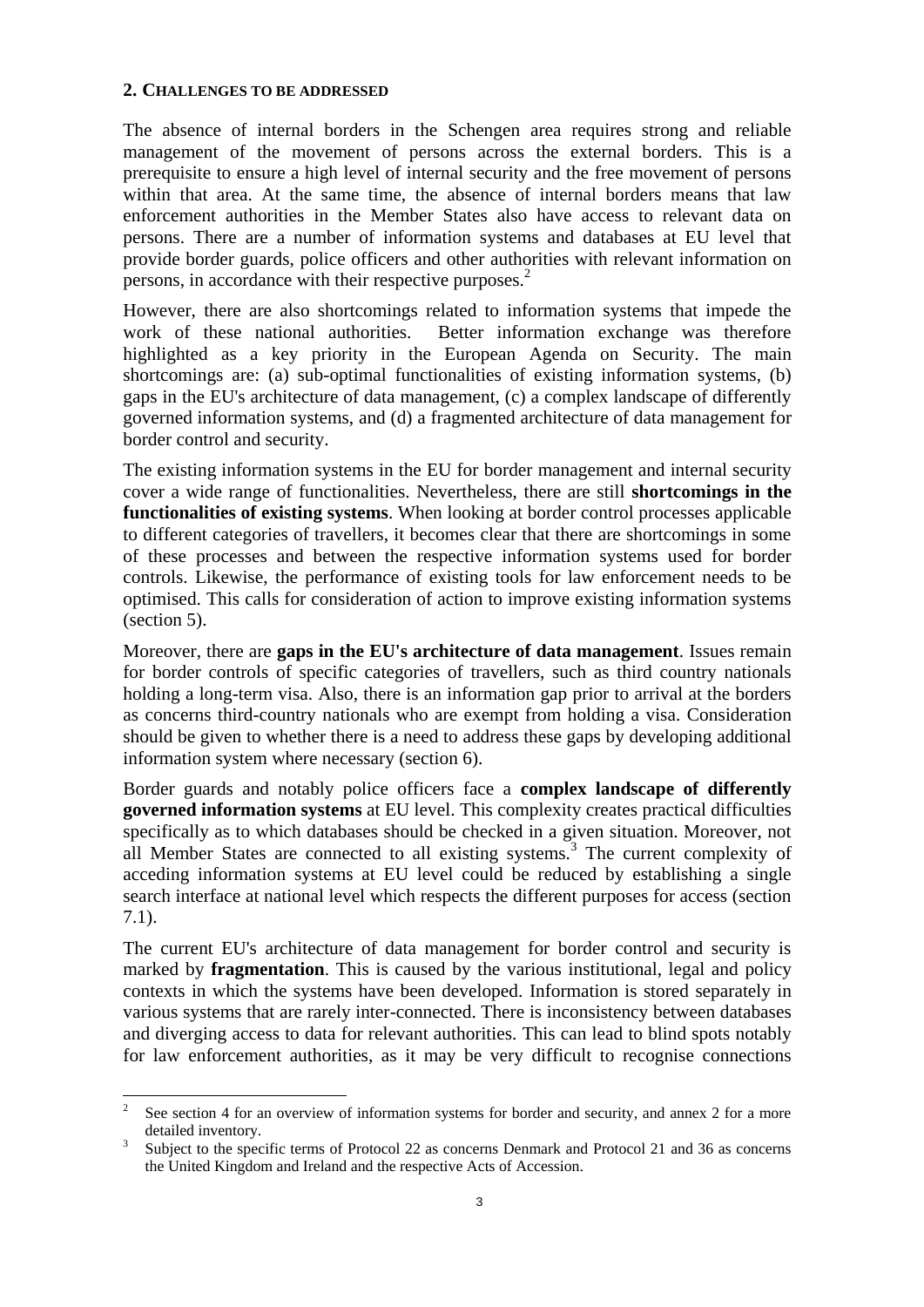between data fragments. It is therefore necessary and urgent to work towards integrated solutions for improved accessibility to data for border management and security, in full compliance with fundamental rights. For that, there is a need to initiate a process towards the interoperability of existing information systems (section 7).

# **3. FUNDAMENTAL RIGHTS**

Full respect of fundamental rights and data protection rules is an essential precondition to addressing any of the above challenges.

Compliance with fundamental rights requires well-designed and correctly-used technology and information systems. Technology and information systems can help public authorities to protect the fundamental rights of citizens. Biometric technology can reduce the risk of mistaken identities, and of discrimination and of racial profiling. It can also contribute to addressing protection risks for children such as children going missing or falling victims of trafficking, provided it goes hand in hand with Fundamental Rights safeguards and protection measures. It can reduce the risk of people being wrongfully apprehended and arrested. It can also contribute to increasing the security of citizens residing in the Schengen area as it will help in the fight against terrorism and serious crime.

The existence of large-scale information systems also implies potential privacy risks, which need to be anticipated and addressed appropriately. The collection and use of personal data in these systems has an impact on the right to the privacy and the protection of personal data, enshrined in the Charter of Fundamental Rights of the European Union. All systems need to comply with data protection principles and the requirements of necessity, proportionality, purpose limitation and quality of data. Safeguards must be in place to ensure the rights of the data subjects in relation to the protection of their private life and personal data. Data should only be retained for as long as necessary for the purpose for which they were collected. Mechanisms ensuring an accurate risk management and effective protection of data subjects' rights need to be foreseen.

In December 2015 the co-legislators reached a political agreement on the Data Protection reform. Once adopted, the new General Data Protection Regulation and the Data Protection Directive for police and criminal justice authorities<sup>4</sup> will become applicable in 2018 and will provide a harmonised framework for the processing of personal data.

Purpose limitation is a key principle of data protection as enshrined in the Charter of Fundamental Rights. Due to the different institutional, legal and policy contexts in which information systems at EU level were developed, the principle of purpose limitation was implemented through a compartmentalised structure of information management.<sup>5</sup> This is one of the reasons for the current fragmentation in the EU's architecture of data management for border control and internal security. With the new comprehensive framework for the protection of personal data in the EU in place and significant developments in technology and IT security, the principle of purpose limitation can be more easily implemented at the level of access and use to data stored, in full compliance with the Charter of Fundamental Rights and with recent European Court of Justice's jurisprudence. Safeguards such as compartmentalising data within one system and specific access and use rules for each category of data and user should ensure the necessary purpose limitation in integrated solutions for data management. This opens a

l

<sup>4</sup> See http://ec.europa.eu/justice/data-protection/reform/index\_en.htm.

 $5$  COM(2010) 385 final.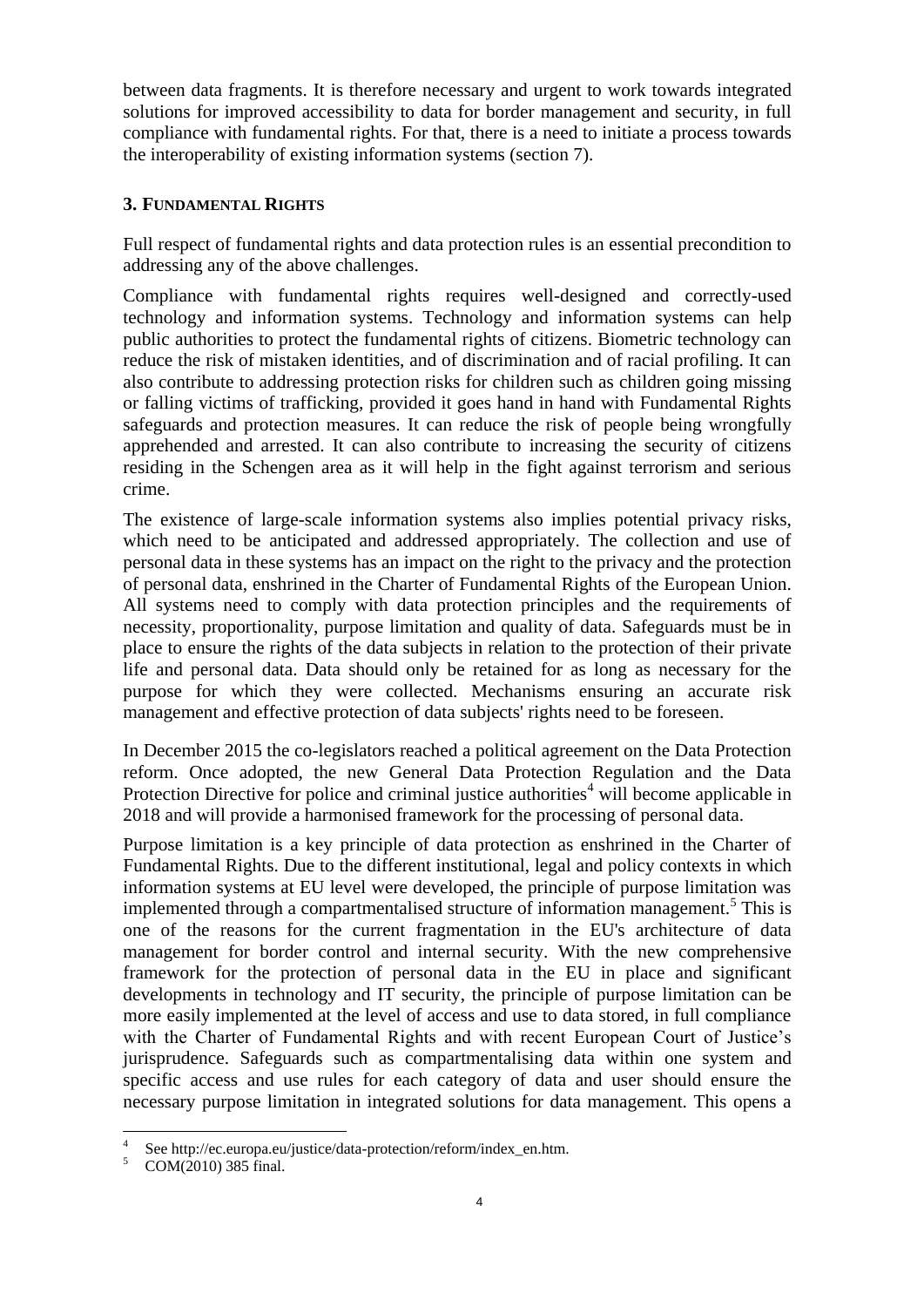way towards the interoperability of information systems accompanied by the necessary strict rules on access and use without affecting the existing purpose limitation.

'Data protection by design' and 'Data protection by default' are now principles of EU data protection rules. When developing new instruments that rely on the use of information technology, the Commission will seek to follow this approach. This implies embedding personal data protection in the technological basis of a proposed instrument, limiting data processing to that which is necessary for a specified purpose and granting data access only to those entities that 'need to know.'<sup>6</sup>

The requirements of the Charter of Fundamental Rights and in particular the new Data Protection reform instruments will guide the Commission in addressing the current gaps and shortcomings in the EU's architecture of data management for border control and security. This will ensure that further development of information systems in these areas will be in line with the highest standards of data protection, and that they will respect and contribute to fundamental rights as guaranteed by the Charter of Fundamental Rights.

## **4. OVERVIEW OF INFORMATION SYSTEMS FOR BORDERS AND SECURITY<sup>7</sup>**

The existing information systems in the EU for border management and internal security each have their own objectives, purposes, legal bases<sup>8</sup>, user groups and institutional context. Together they provide a complex pattern of relevant databases.

The three main **centralised information systems** developed by the EU are (i) the Schengen Information System (SIS) with a broad spectrum of alerts on persons and objects, (ii) the Visa Information System (VIS) with data on short-stay visas, and (iii) the EURODAC system with fingerprint data of asylum applicants and third-country nationals who have crossed the external borders irregularly. These three systems are complementary, and – with the exception of SIS – primarily targeted at third-country nationals. The systems also support national authorities in fighting crime and terrorism<sup>9</sup>. This applies in particular to the SIS as the most widely-used information-sharing instrument today. Information exchange for these systems is carried out in a secured dedicated communication infrastructure called sTESTA<sup>10</sup>.

In addition to these existing systems, the Commission proposes to establish a fourth centralised border management system, the **Entry-Exit System**  $(EES)^{11}$ , which is expected to be implemented by 2020, again addressing third-country nationals.

 6 For a comprehensive description of 'privacy by design,' see the Opinion of the European Data Protection Supervisor on Promoting Trust in the Information Society by Fostering Data Protection and Privacy, European Data Protection Supervisor, 18.3.2010.

<sup>7</sup> See Annex 2 for an inventory of existing information systems for border management and law enforcement.

<sup>8</sup> Subject to the specific terms of Protocol 22 as concerns Denmark and Protocol 21 and 36 as concerns the United Kingdom and Ireland.

Law enforcement access to VIS and EURODAC can be exercised under limited conditions due to the fact that law enforcement is an ancillary objective of those systems. Concerning VIS, Member States have to designate an authority responsible for controlling law enforcement access and the police must provide evidence that their access is necessary for criminal investigations. Concerning EURODAC, the investigative authority needs to search the national AFIS, Prüm and the VIS before being given access to EURODAC.

<sup>&</sup>lt;sup>10</sup> Soon to be replaced by TESTA-NG.

 $11$  COM(2016)194 final.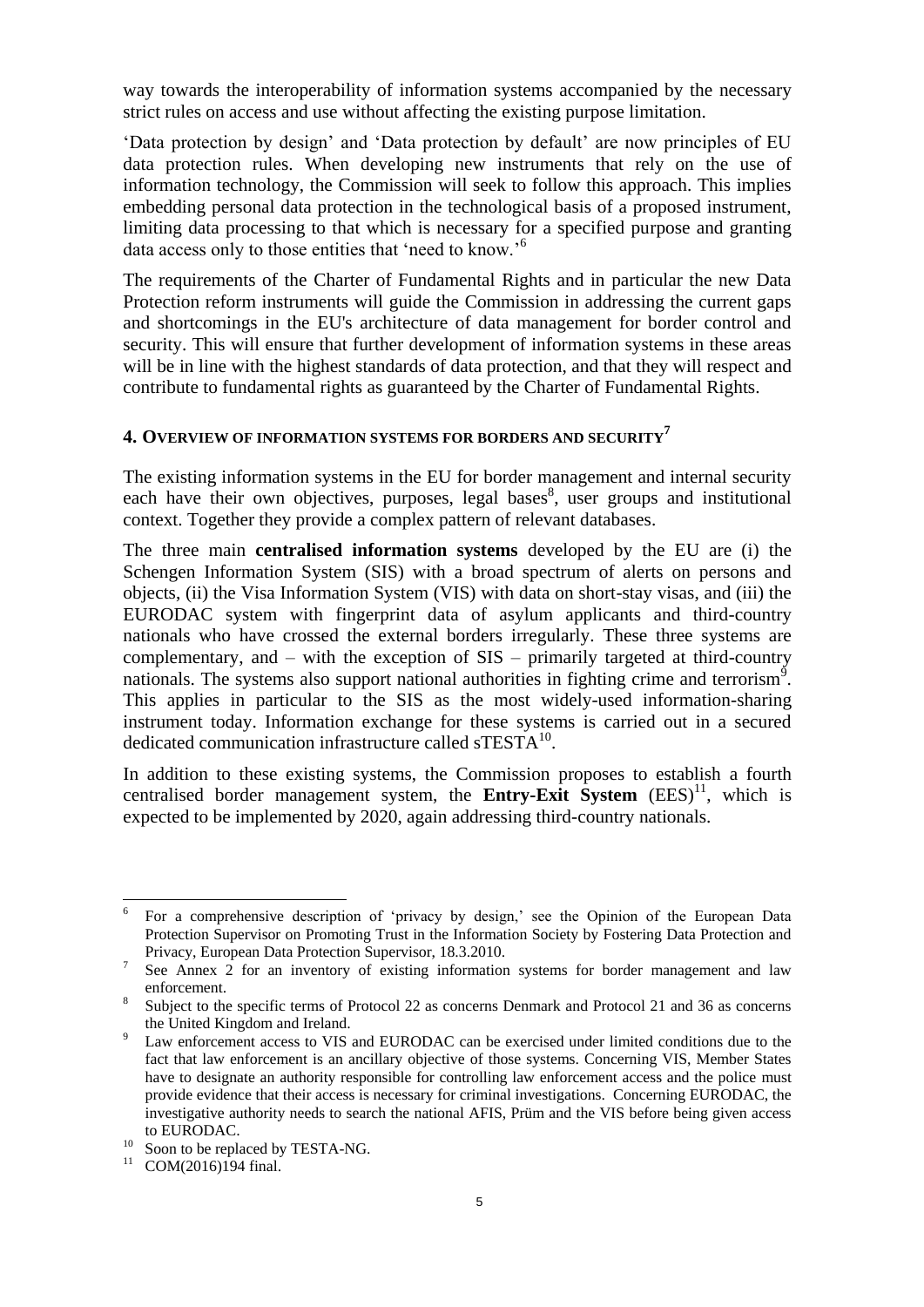*Figure 1 Schematic overview of the main information systems for border management and law enforcement:* 



Additional existing instruments for border management are Interpol's Stolen and Lost Travel Documents (SLTD) database and the Advance Passenger Information (API) that collects information on passengers ahead of inbound flights to the EU. These instruments are relevant to both EU citizens and third country nationals.

Specifically for law enforcement, criminal investigation and judicial cooperation purposes, the EU developed **decentralised tools for information exchange**, namely (i) the Prüm framework to exchange DNA, fingerprints and vehicle registration data, and (ii) the European Criminal Records Information System (ECRIS) to exchange national criminal record information. ECRIS enables the exchange of information, through a secured network, on previous convictions handed down against a specific person by criminal courts in the European Union. Requests are mainly based on alphanumeric identity information though the exchange of biometric data is possible.

**Europol** supports the exchange of information between national police authorities as the EU criminal information hub. The Europol Information System (EIS) provides a centralised criminal information database for Member States to store and query data on serious crime and terrorism. Focal Points at Europol provide subject-focused analysis work files with information on ongoing operations in Member States. Europol's Secure Information Exchange Network Application (SIENA) allows Member States to exchange information in a swift, secure and user-friendly way with each other, with Europol, or with third parties that have a cooperation agreement with Europol. At the same time, SIENA has a strong focus on interoperability with other systems at Europol, for instance to directly exchange data with Focal Points. It provides the possibility to feed Europol's databases with information that is being exchanged between Member States. SIENA should therefore be Member States' channel of first choice for law enforcement information sharing across the EU.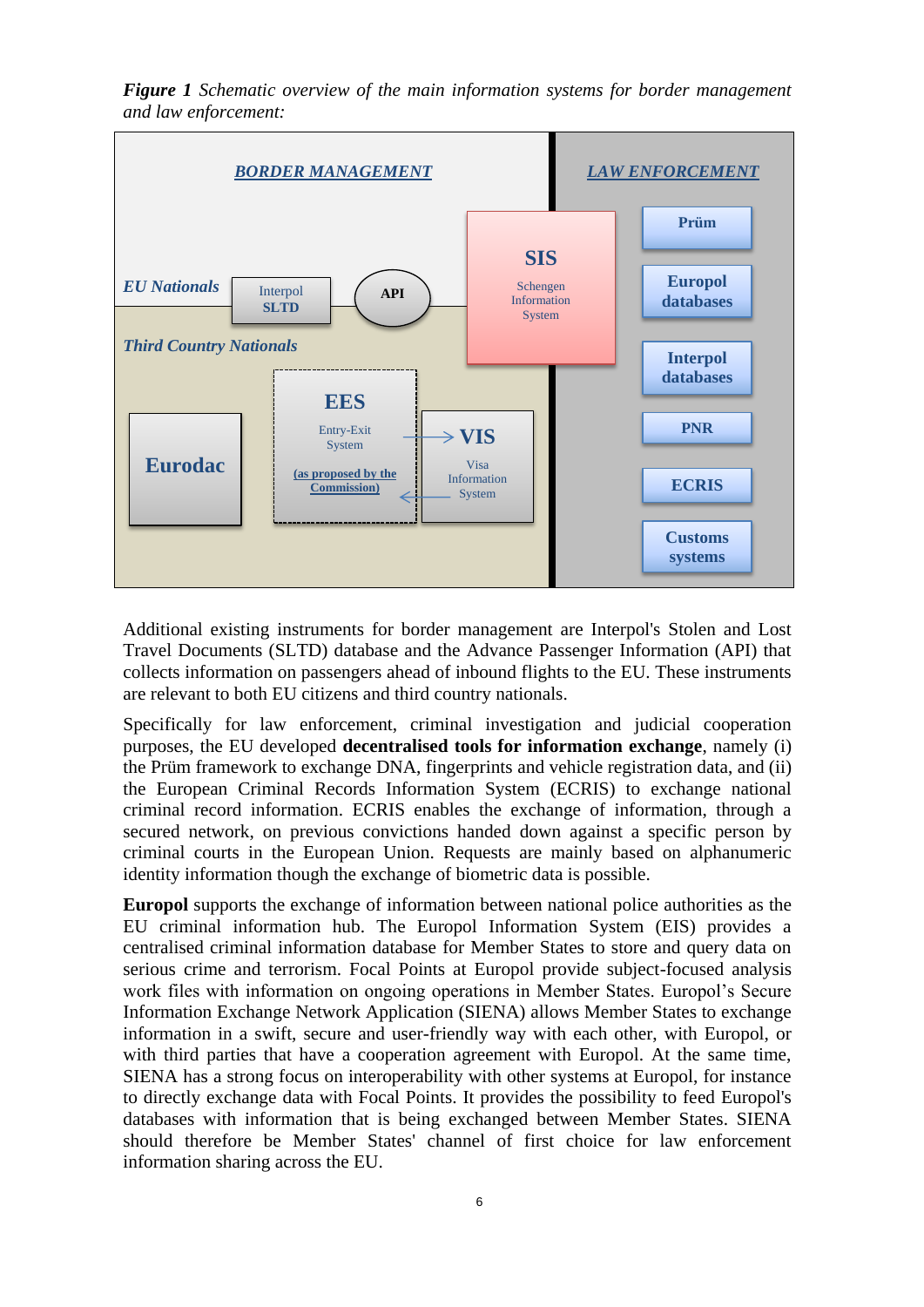An additional set of personal data processing systems that will be developed across Member States is the **Passenger Name Records** (PNR). <sup>12</sup> PNR data consists of booking information provided at the time of booking and check-in.

Finally, **customs authorities** are also a crucial actor in the multi-agency cooperation at the external borders. They have various systems<sup>13</sup> and databases which contain data on movements of goods, identification of economic operators and risk-related information that can be used to reinforce internal security. These systems also have their own controlled, restricted and secure infrastructure (Common Communication Network), which has proven its viability. Synergies and convergence between information systems and their corresponding infrastructures for EU border management and for customs operations should be further explored.

#### **5. IMPROVING EXISTING INFORMATION SYSTEMS**

The existing information systems in the EU for border management and internal security cover a wide range of functionalities. However, there are still **shortcomings** in the systems that need to be addressed in order to optimise their performance.

#### *Schengen Information System (SIS)*

Border checks against the **Schengen Information System** (SIS) currently take place on the basis of alphanumeric searches (i.e. name and date of birth). Fingerprints can only be used to verify and confirm the identity of a person who has already been identified on the basis of his/her name. This security gap allows persons subject to an alert to use fraudulent documents to escape from an exact match in SIS.

This critical weakness will be addressed by adding a fingerprint search functionality to the SIS through an **Automated Fingerprint Identification System (AFIS)**, as foreseen by the existing legal framework<sup>14</sup>. The AFIS should be operational by mid-2017<sup>15</sup>. Once developed, the AFIS will be accessible by Europol and will thereby complement Europol's systems for criminal investigation and counter-terrorism, as well as fingerprint exchanges performed under the Prüm framework. The Commission and eu-LISA will examine the potential for such wider use of the future AFIS.

On the basis of the on-going evaluation and a technical study, the Commission is currently examining **possible additional functionalities of the SIS** with a view to presenting proposals to revise the legal basis of the SIS. Aspects under consideration include:

• the creation of SIS alerts on irregular migrants subject of return decisions;

 $12$ See section 6.2.

<sup>13</sup> The customs information systems include all systems created under the Community Customs Code (Regulation 2913/92) and future Union Customs Code (Regulation 952/2013), the Decision on a paperless environment for customs and trade (Decision 70/2008/EC) and the Customs Information system was established under the CIS Convention of 1995. Its aim is to assist in combating customs related crime by facilitating co-operation between European customs authorities.

<sup>14</sup> Articles 22 (c) of Regulation (EC) No 1987/2006 of the European Parliament and the Council of 20 December 2006 on the establishment, operation and use of the second generation Schengen Information System (SIS II) and Council Decision 533/2007/JHA of 12 June 2007 on the establishment, operation and use of the second generation Schengen Information System (SIS II) (OJ L 381, 28.12.2006, p. 4 and OJ L 2015, 7.8.2007 p.63).

<sup>&</sup>lt;sup>15</sup> In March 2016 the Commission has presented a report to the European Parliament and the Council on the availability and readiness of technology to identify a person on the basis of fingerprints held in the second generation Schengen Information System (SIS II).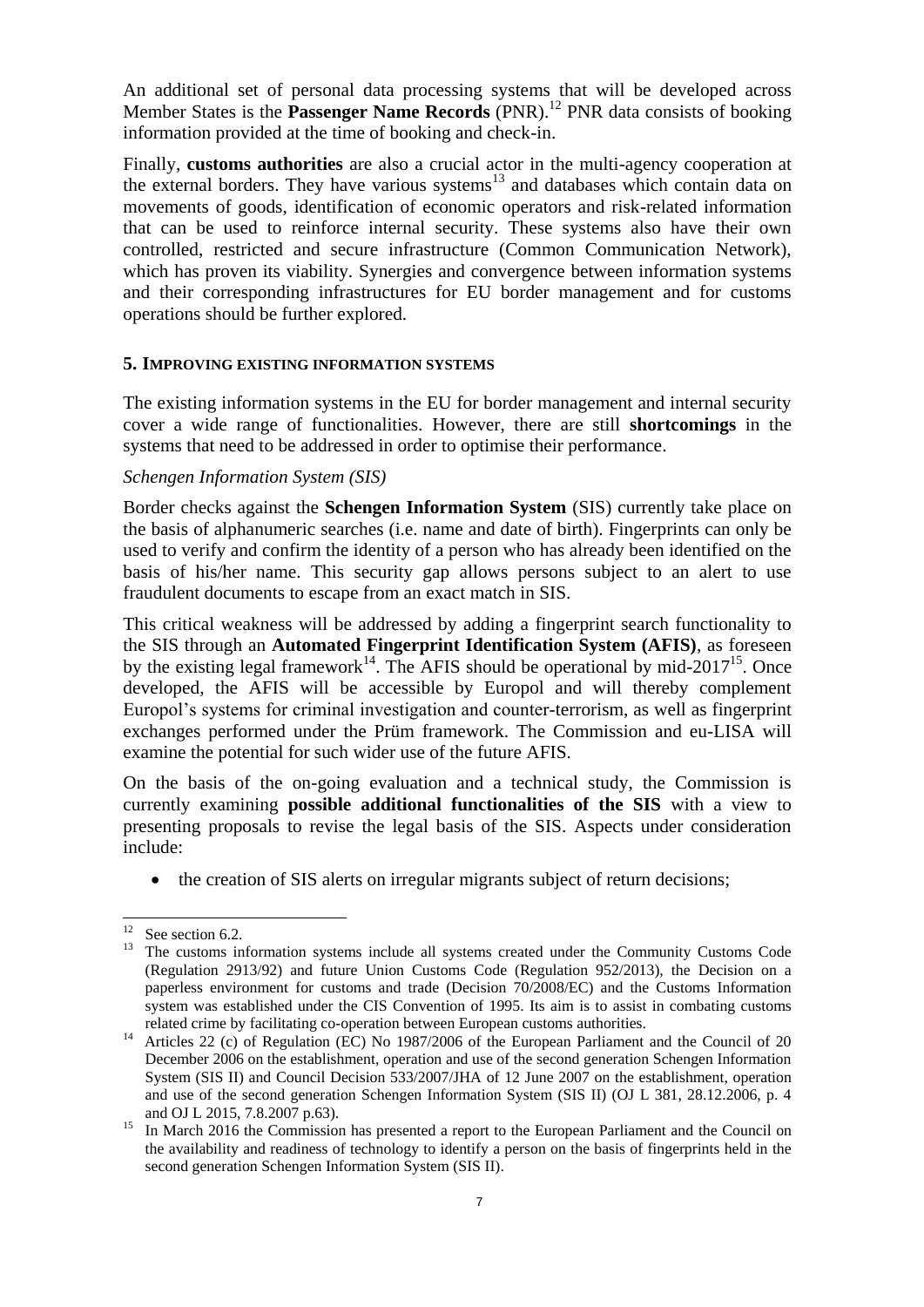- the use of facial images for biometric identification, in addition to fingerprints;
- the automatized transmission of information on a hit following a check;
- the storing of hit information on discreet and specific check alerts in the SIS Central System.
- the creation of a new alert category on 'Wanted Unknown Person' for which forensic data may exist in national databases (e.g. a latent print left behind at a crime scene) $^{16}$ .

The Commission will continue to support with EU funding the implementation of projects that enable simultaneous searches in SIS and Interpol's databases on Stolen and Lost Travel Documents (SLTD) and wanted criminals, vehicles or firearms (iARMS) that are complementary with EU information systems. $17$ 

#### *Interpol's database on Stolen and Lost Travel Documents (STLD)*

It is of key importance for effective border management that the travel documents of all third-country nationals and EU citizens are verified against the **SLTD database**. Law enforcement authorities should also use the SLTD database for queries within the Schengen area. Following the terrorist attacks in Paris on 13 November 2015, the Council called for electronic connections to the relevant Interpol databases at all external border crossing points and automatic screening of travel documents by March 2016.**<sup>18</sup>** All Member States should establish the relevant electronic connections and put in place systems allowing the automatic update of data on stolen or lost travel documents in the SLTD database.

#### *Advance Passenger Information (API)*

In line with existing best practice, Member States should also increase the added-value of **Advance Passenger Information** (API) data by establishing automated cross-checking of this data against SIS and Interpol's SLTD database. The Commission will assess the need to revise the legal basis for the processing of API data to ensure wider implementation, and to include an obligation for Member States to require and use API data for all inbound and outbound flights. This is particularly relevant in the context of the implementation of the future Passenger Name Records Directive, as a combined use of PNR and API data further enhances the effectiveness of PNR data in the combating of terrorism and serious crime.<sup>19</sup>

#### *Visa Information System (VIS)*

l

The Commission is also in the process of conducting an overall evaluation of the **Visa Information System** (VIS), due to be concluded in 2016. The evaluation looks at, among others, how the VIS is used for checks at the external borders and within the territory of Member States, and at how it contributes to the fight against identity and visa fraud. On this basis, the Commission will then examine the possibilities of enhancing the functionalities of the VIS, including by:

<sup>&</sup>lt;sup>16</sup> The creation of this new alert will be assessed with a view to seek complementarity and avoid overlap with the existing Prüm framework for searching fingerprints in the different national databases of EU Member States.

<sup>&</sup>lt;sup>17</sup> Information search tools developed by Interpol, such as the Fixed Interpol Networked Database (FIND) and the Mobile Interpol Networked Database (MIND), aim to facilitate simultaneous searches in the Interpol systems and in SIS.

<sup>&</sup>lt;sup>18</sup> Conclusions of the Council of the EU and of the Member States meeting within the Council on Counter-Terrorism, 20 November 2015.

<sup>&</sup>lt;sup>19</sup> See section 6.2 on the proposed Passenger Name Record Directive.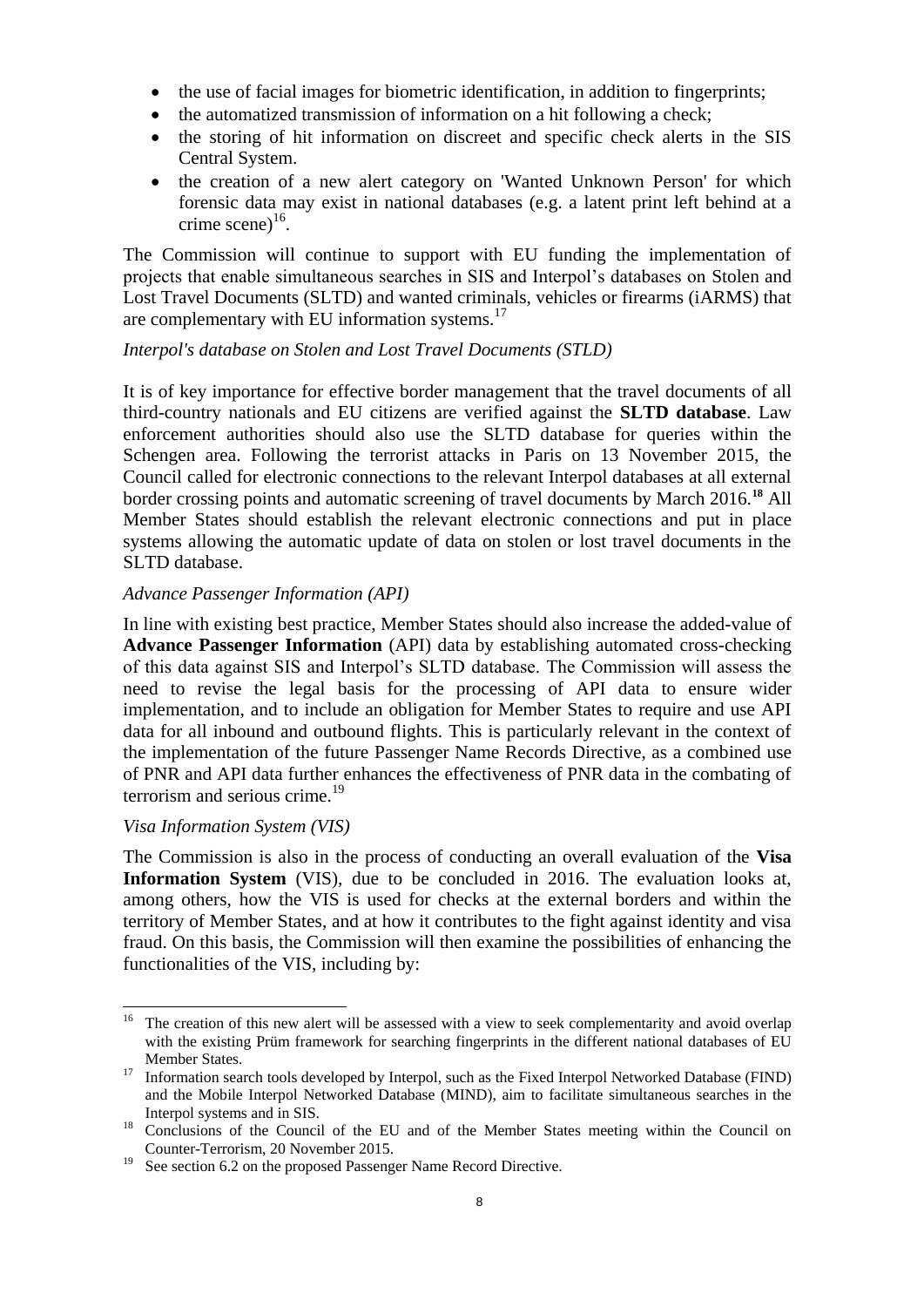- improving the quality of facial images to enable biometric matching;
- using the biometric data of visa applicants to search in the future Automated Fingerprint Identification System to be developed for the SIS;
- reducing the age limit for collecting fingerprints of children between the age of 6 and 12 years old, whilst providing for robust Fundamental Rights safeguards and protection measures; 20
- facilitating the checking of Interpol's SLTD database during a visa application.

As regards the possibilities under the existing legal framework to access VIS data for **law enforcement purposes**, Member States apply these possibilities in an uneven way. In this context, Member States have reported practical problems in the procedures to access the VIS by law enforcement authorities. Likewise, the implementation of access to EURODAC for law enforcement purposes is still very limited. The Commission will examine if there is a need to reconsider the legal framework for law enforcement access to VIS and EURODAC.

# *EURODAC*

As set out in the Communication towards a reform of the Common European Asylum System and Enhancing Legal Avenues to Europe<sup>21</sup>, the Commission will present a proposal to reform **EURODAC** to further enhance its functionalities as regards irregular migration and return. This will address a current gap concerning the ability to track secondary movements of irregular migrants between Member States. Moreover, the proposal will seek to enhance the effectiveness of return and readmission procedures by providing means to identify and re-document irregular migrants for return purposes. In this context, the proposal will also cover exchange with third countries of information contained in EURODAC, bearing in mind the necessary data protection safeguards.

## *Europol*

The EU has granted **Europol** access to the main central databases, but the Agency has not yet made full use of this opportunity. Europol has the right to access and search directly data entered into SIS for arrests, for discreet and specific check and for objects for seizure. So far Europol has carried out only a relatively limited number of searches in SIS. Access to the VIS for consultation has been legally possible for Europol since September 2013. Since July 2015 the legal basis of EURODAC allows access by Europol. The Agency should accelerate the on-going work to establish the connection to VIS and EURODAC. More generally, the Commission will assess if it is necessary to provide further access for other EU Agencies in the field of home affairs to information systems, notably for the future European Border and Coast Guard.

## *Prüm Framework*

The **Prüm framework** is currently falling short of its potential. This is because not all Member States have implemented their legal obligations in terms of integrating the network with their own systems. Member States have received significant financial and technical support for its implementation, and should now fully implement the Prüm framework. The Commission is using the powers conferred upon it to ensure the full implementation of Member States' legal obligations and began a structured dialogue (EU Pilot) with Member States concerned in January 2016. Should the responses of Member

 $20\,$ <sup>20</sup> As indicated as technically feasible in the JRC study 'Fingerprint Recognition for children''; EUR 26193 EN; ISBN 978-92-79-33390-3Children', 2013.

<sup>&</sup>lt;sup>21</sup> COM(2016)197 final.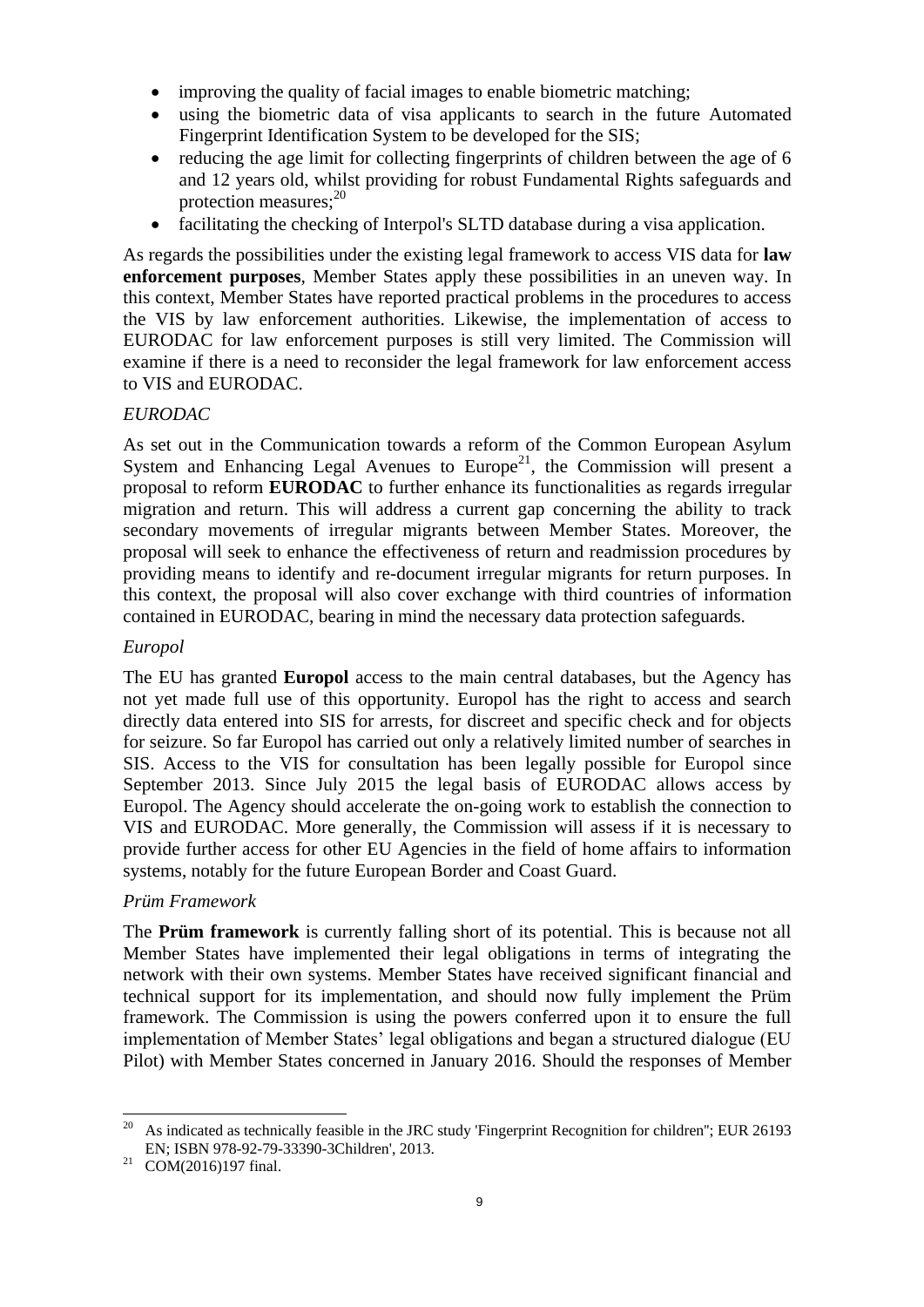States prove unsatisfactory, the Commission will not hesitate to launch infringement proceedings.

#### *European Criminal Records Information System (ECRIS)*

The European Criminal Records Information System **ECRIS** allows exchanging information on convictions concerning third country nationals and stateless persons, but there is no procedure in place to do so efficiently. In January 2016, the Commission adopted a legal proposal to address this lacuna.<sup>22</sup> In this context, the Commission proposed to enable national authorities to search for third-country nationals on the basis of fingerprints for more secure identification. The European Parliament and the Council should adopt the legislative text in 2016.

#### *Horizontal issues*

A general concern in relation to information systems is the **level of implementation** by Members States. The uneven implementation of the Prüm framework and the missing electronic connections to the SLTD database are striking examples for this. To enhance the level of implementation in relation to information systems, the Commission will closely monitor the performance of each Member State.<sup>23</sup> The monitoring will not only examine if Member States meet their legal obligations in the area of information systems, but also how they make use of existing instruments and if they follow best practices. The Commission will draw on various sources when monitoring and promoting the level of implementation, including notifications by Member States and the visits conducted under the Schengen Evaluation and Monitoring Mechanism.

Another general concern in relation to information systems is the **quality of inserted data**. If Member States do not respect minimum quality requirements, the reliability and value of the stored data becomes very limited, and the risk of mismatches and non-hits undermines the value of the very systems. In order to improve the quality of inserted data, eu-LISA will develop a **central monitoring capacity for data quality** for all systems under its competence.

Most information systems in the area of border controls and security handle identification data coming from travel and ID documents. To enhance borders and security, beyond well-performing systems, travel and identity documents must be authenticated easily and securely. To that end, the Commission will present measures to enhance electronic **document security** and ID management and to strengthen the fight against document fraud. The interoperable levels of secure identification achievable through the eIDAS Regulation<sup>24</sup> could provide a possible means for this.

# **Actions to improve existing information systems**

## **Schengen Information System (SIS)**

Commission and eu-LISA to develop and implement an Automated Fingerprint Identification System (AFIS) functionality in the SIS by mid-2017.

<sup>22</sup>  $\frac{22}{23}$  COM(2016) 7 final, 19.1.2016.

Subject to the specific terms of Protocol 22 as concerns Denmark and Protocol 21 and 36 as concerns the United Kingdom and Ireland.

 $24$  Regulation (EU) No 910/2014 of the European Parliament and of the Council of 23 July 2014 on electronic identification and trust services for electronic transactions in the internal market and repealing Directive 1999/93/EC.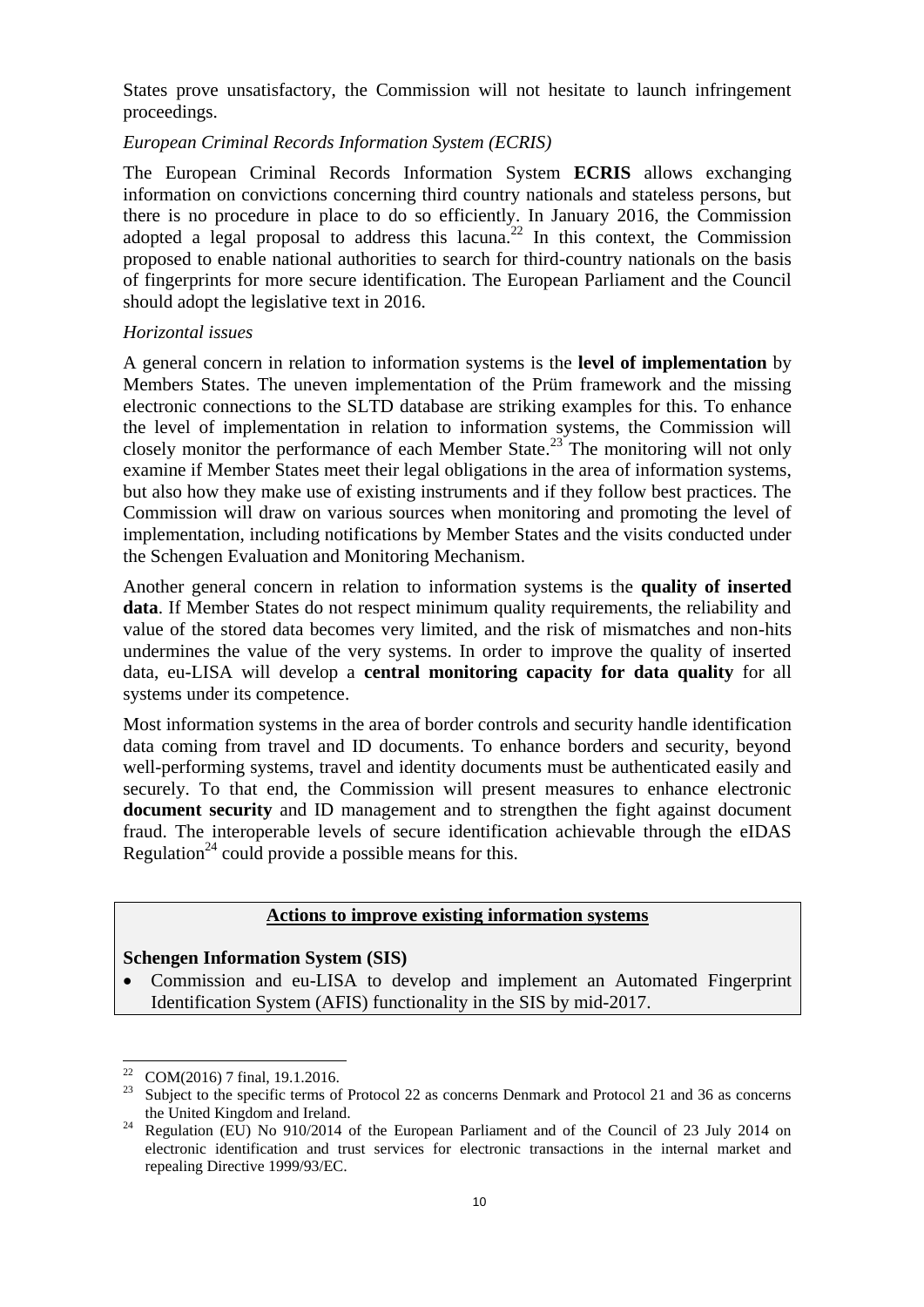- Commission to present proposals by the end of 2016 to revise the legal basis of the SIS to further enhance its functionality.
- Member States to maximise their use of the SIS, both by inserting all relevant information and by consulting the system whenever required.

## **Interpol's database on Stolen and Lost Travel Documents (SLTD)**

- Member States to establish electronic connections to Interpol tools at all their external border crossings.
- Member States to respect their obligation to enter and consult data on stolen or lost travel documents in SIS and the SLTD database at the same time.

## **Advance Passenger Information (API)**

- Member States to automate the use of API data for checks against SIS and Interpol's Stolen and Lost Travel Documents (SLTD) database, in line with existing best practice.
- Commission to assess the need to revise the legal basis for the processing of API data.

# **Visa Information System (VIS)**

• Commission to examine further improvements of the VIS before the end of 2016.

# **EURODAC**

• Commission to present a proposal to revise the legal basis of EURODAC to further enhance its functionalities as regards irregular migration and return.

## **Europol**

- Europol to make full use of its existing access rights for consultation purposes to SIS, VIS and EURODAC.
- Commission and Europol to explore and promote synergies between the Europol Information System (EIS) and other systems, notably the SIS.
- Commission and eu-LISA to examine whether the Automated Fingerprint Identification System (AFIS) to be developed for the SIS can complement Europol's systems for criminal investigation and counter-terrorism purposes.

## **Prüm framework**

- Member States to fully implement and use the Prüm framework.
- If necessary, Commission to launch infringement proceedings against Member States that have not connected to the Prüm framework.
- Commission and eu-LISA to examine whether the Automated Fingerprint Identification System (AFIS) to be developed for the SIS can complement fingerprint data exchanges performed under the Prüm framework.

# **European Criminal Records Information System (ECRIS)**

 European Parliament and Council should adopt in 2016 the legislative proposal to enable national authorities to search for third-country nationals in ECRIS on the basis of fingerprints.

## **Horizontal issues**

 Commission to **monitor and promote the level of implementation** in relation to information systems.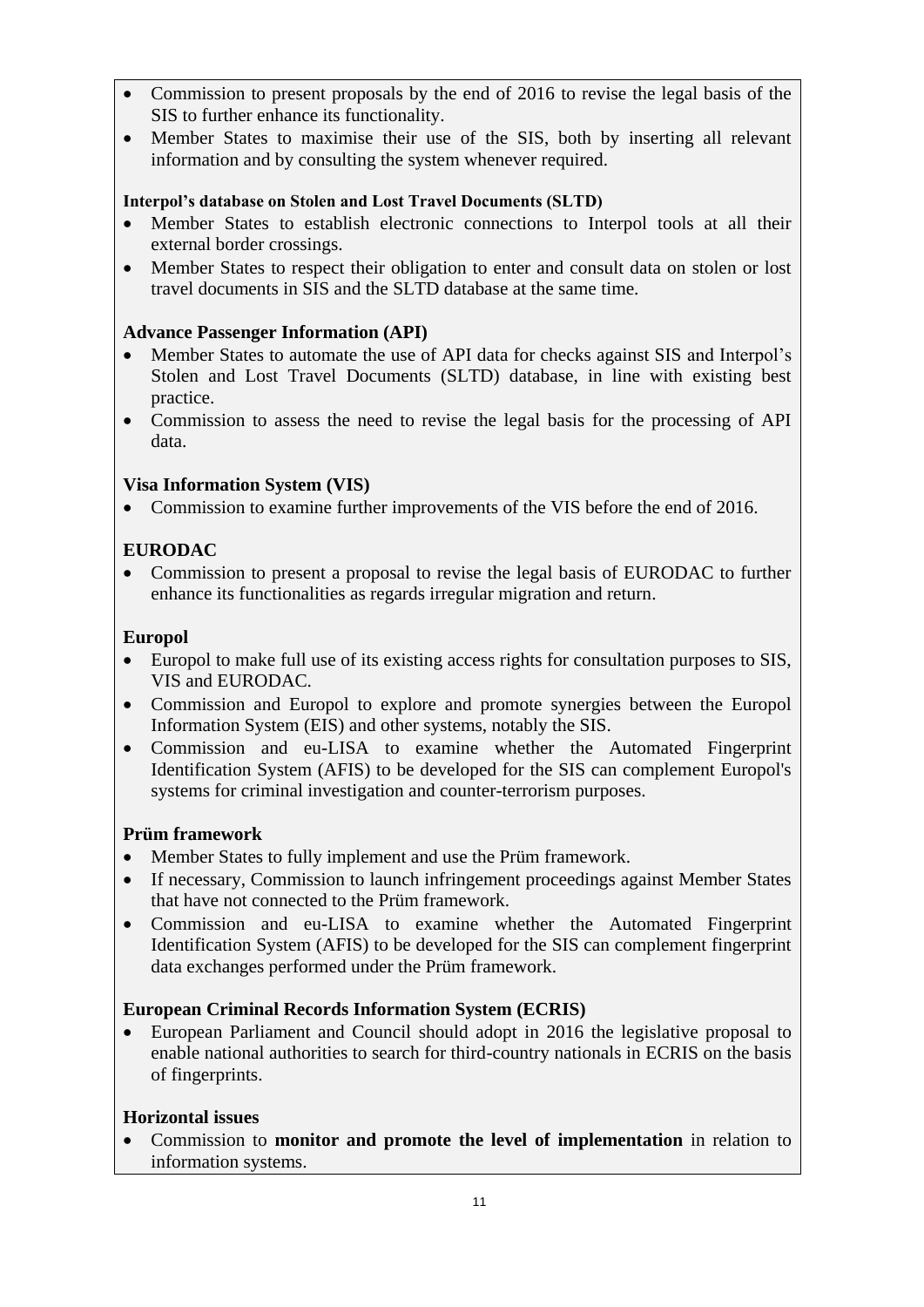- eu-LISA to develop a **central monitoring capacity for data quality** for all systems under its competence.
- Commission to present measures to enhance electronic **document security and ID management** and to strengthen the fight against document fraud.
- Commission to explore synergies and convergence between information systems and their corresponding infrastructures for EU border management and for **customs operations.**

#### **6. DEVELOPING ADDITIONAL INFORMATION SYSTEMS AND ADDRESSING GAPS**

While existing information systems cover a very broad spectrum of data that is required in the framework of border management and law enforcement, there are also important gaps. Some of these gaps have been addressed by the Commission with legislative proposals, namely the proposals for an Entry-Exit System and for an EU Passenger Name Record (PNR) scheme. For other gaps that have been identified, a careful assessment is needed as to whether additional EU tools are necessary.

#### **1. Entry-Exit System**

The Commission has presented the revised legislative proposals for the establishment of an Entry-Exit System (EES) in parallel to this Communication. After adoption by the colegislators, it will be for eu-LISA to develop and implement the system, in cooperation with the Schengen Member States.

The EES will register border crossings (entry and exit) for all third-country nationals visiting the Schengen area for a short stay (maximum 90-day period in any period of 180 days), both visa-required and visa-exempt travellers, or stays on the basis of the new touring visa (up to one year). The objectives of the EES are (a) to improve the management of external borders, (b) to reduce irregular migration, by addressing the phenomenon of overstaying and (c) to contribute to the fight against terrorism and serious crime, thereby contributing to ensuring a high level of internal security.

The EES will register the identities of third-country nationals (alphanumeric data, four fingerprints and facial image) together with details of their travel documents, and will link these to electronic entry and exit records. The current practice of stamping travel documents will be discontinued. The EES will allow for the effective management of authorised short-stays, increased automation at border-controls, and improved detection of document and identity fraud. The central registration will enable the detection of overstayers and the identification of undocumented persons in the Schengen area. The proposed EES therefore addresses an important gap in the landscape of existing information systems.

## **2. Passenger Name Records**

Passenger Name Record (PNR) data consists of booking information with contact details, complete trip and reservation details, special remarks, seat and baggage information, means of payment. PNR data are helpful and necessary to identify high risk travellers in the context of combatting terrorism, drugs trafficking, trafficking in human beings, child sexual exploitation and other serious crimes. The proposed PNR Directive will ensure better cooperation between national systems and reduce security gaps between Member States. The proposed PNR Directive therefore addresses an important gap in the availability of data that is necessary for combatting serious crime and terrorism. **The PNR Directive should be adopted and implemented as a matter of urgency**.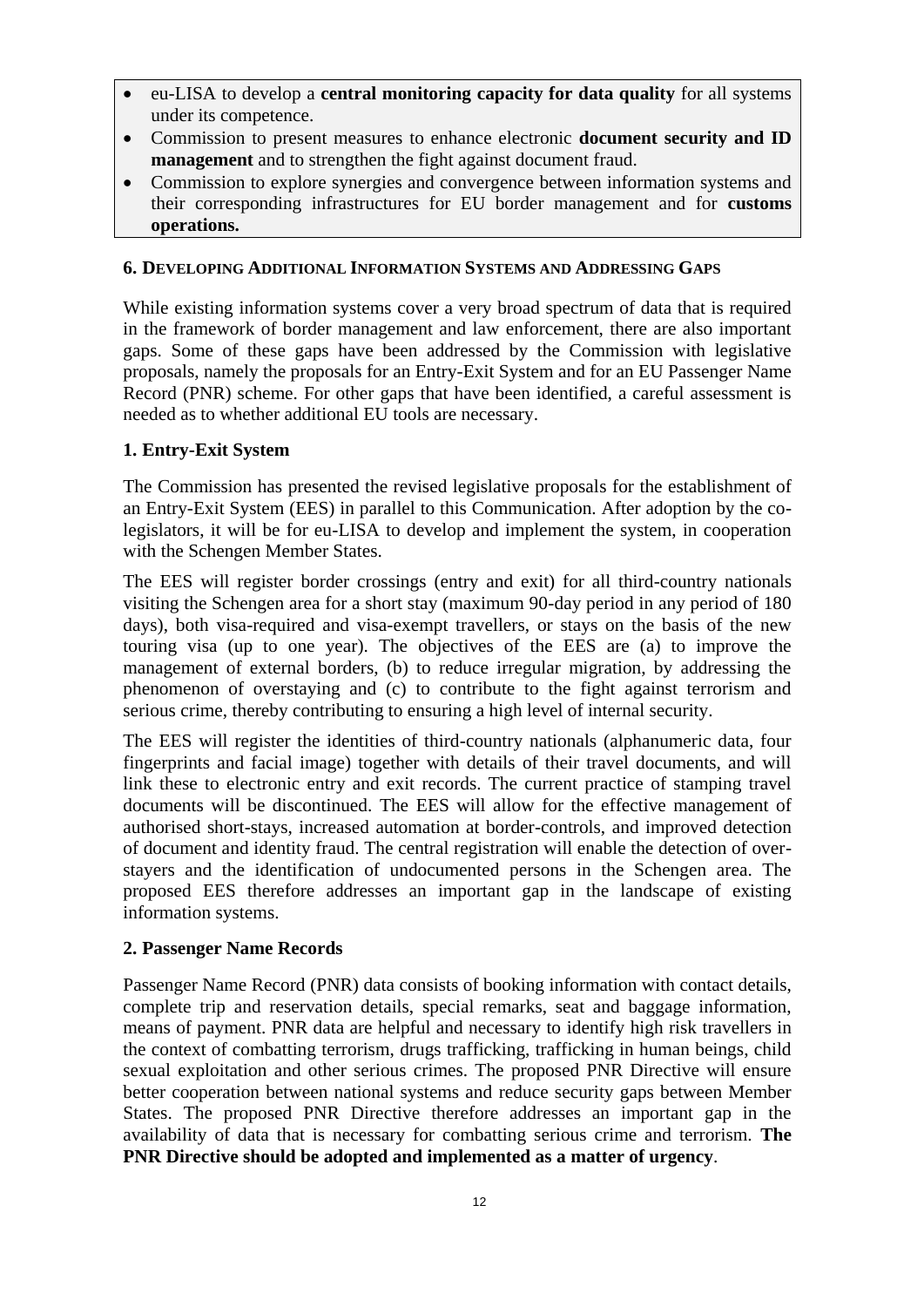The future Directive will provide that Member States have to set up Passenger Information Units (PIU) that will receive PNR data from carriers. It will not involve the creation of a central system or database, but will benefit from a certain degree of standardisation of national technical solutions and procedures. This will facilitate the exchange of PNR data between PIUs as foreseen in the proposed Directive. To that end, the Commission will support Member States analysing different scenarios for interconnectivity between PIUs, with a view to offering standardised solutions and procedures. Once the Directive is adopted, the Commission will accelerate the work on common protocols and supported data formats for the transfer of PNR data by air carriers to the PIUs. The Commission will prepare a draft implementing act within three months after adoption of the Directive.

#### **3. Information gap prior to arrival of visa-exempt third-country nationals**

While the identity, contacts and background information of visa-holders are registered in the VIS, the only information on visa-exempt persons comes from their travel document. For travellers arriving by air or sea this may be supplemented prior to arrival by API data. Under the proposed PNR Directive, their PNR data will also be collected if they arrive in the EU by air. For persons entering the EU through land borders, no information is available prior to their arrival at the EU's external border.

While law enforcement authorities can obtain information on visa-holders from the VIS if necessary for the combating of serious crime and terrorism, no comparable data is available on visa-exempt persons. This lack of information is particularly relevant for the management of the land borders of the EU, in a situation where substantial numbers of visa-exempt travellers arrive by car, bus or train. Several neighbouring countries of the EU are already visa-free, and visa liberalisation dialogues between the EU and other neighbouring countries are proceeding. This is likely to lead to a considerable increase of visa-exempt travellers in the near future.

The Commission will assess whether a new EU tool to address this issue is necessary, feasible and proportional. An option that could be considered is an **EU Travel Information and Authorisation System** (ETIAS), where visa-exempt travellers would register relevant information regarding their intended journey. The automatic processing of this information could help border guards in their assessment of third-country visitors arriving for a short stay. Countries such as the USA, Canada and Australia have already put similar systems into place, including for EU citizens.

Travel authorisation systems are based on online applications where the applicant provides details on his/her identity, contact details, purpose of the journey, itinerary, etc. before departure. Once the authorisation is obtained, border procedures at arrival become faster and smoother. Beyond the security and border management benefits, and its potential relevance in the context of visa-reciprocity, a system like ETIAS would therefore also serve as a travel facilitation tool.

#### **4. European Police Records Information System (EPRIS)**

As indicated in the European Agenda on Security, the real-time availability of existing police data across Member States is an area for future work on information exchange. The Commission will assess the necessity, technical feasibility and proportionality of a European Police Record Index System (EPRIS) to facilitate cross-border access to information held in national law enforcement databases. In this context, the Commission supports with EU funding the implementation of a pilot project by a group of five Member States to establish a mechanisms for automated cross-border searches in national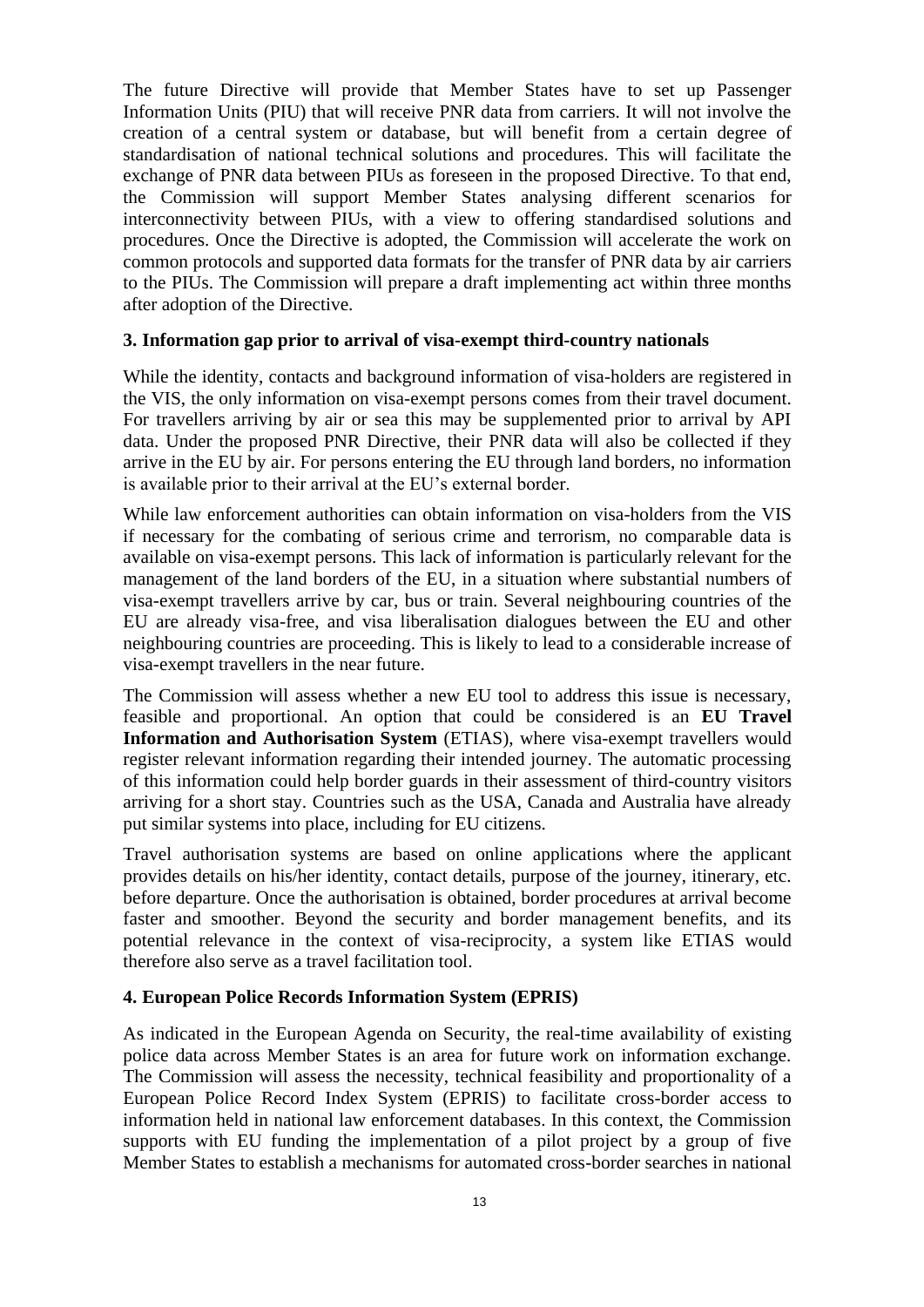indexes on a 'hit'/'no hit' basis.<sup>25</sup>.The Commission will take the project's results into account in its assessment.

## **Actions to develop additional information systems and to address information gaps**

# **Entry-Exit System (EES)**

 European Parliament and Council should treat the legislative proposals on the EES as a matter of utmost priority, with the aim of adopting the proposals by the end of 2016.

## **Passenger Name Records (PNR)**

- European Parliament and Council should adopt the PNR Directive by April 2016.
- Member States to implement the PNR Directive, once adopted, as a matter of urgency.
- Commission to support the exchange of data between Passenger Information Units through standardised solutions and procedures.
- Commission to prepare a draft Implementing Decision on common protocols and supported data formats for the transfer of PNR data by air carriers to the PIUs within three months after adoption of the PNR Directive.

## **Information gap prior to arrivals of visa-exempt third-country nationals**

• Commission to assess in 2016 the necessity, technical feasibility and proportionality of establishing a new EU tool such as an EU Travel Information and Authorisation System.

## **European Police Records Information System (EPRIS)**

• Commission to assess in 2016 the necessity, technical feasibility and proportionality of establishing an EPRIS.

## **7. TOWARDS THE INTEROPERABILITY OF INFORMATION SYSTEMS**

Interoperability is the ability of information systems to exchange data and to enable the sharing of information. One can distinguish **four dimensions of interoperability**, each raising legal<sup>26</sup>, technical and operational issues including on data protection:

- a single search interface to query several information systems simultaneously and to produce combined results on one single screen;
- the interconnectivity of information systems where data registered in one system will automatically be consulted by another system;
- the establishment of a shared biometric matching service in support of various information systems;
- a common repository of data for different information systems (core module).

 $\overline{\phantom{a}}$ <sup>25</sup> The Automated Data Exchange Process (ADEP) pilot project aims to create a technical system which allows, through an index, to see if police records on an individual or criminal police investigation exist in one or several other Member States. The automated reply to a search in the index would only indicate whether or not data is available; a so-called "hit" or "no hit" reply. Additional personal data would have to be requested in a second step in case of a "hit" via usual police cooperation channels.

<sup>&</sup>lt;sup>26</sup> Subject to the specific terms of Protocol 22 as concerns Denmark and Protocol 21 and 36 as concerns the United Kingdom and Ireland.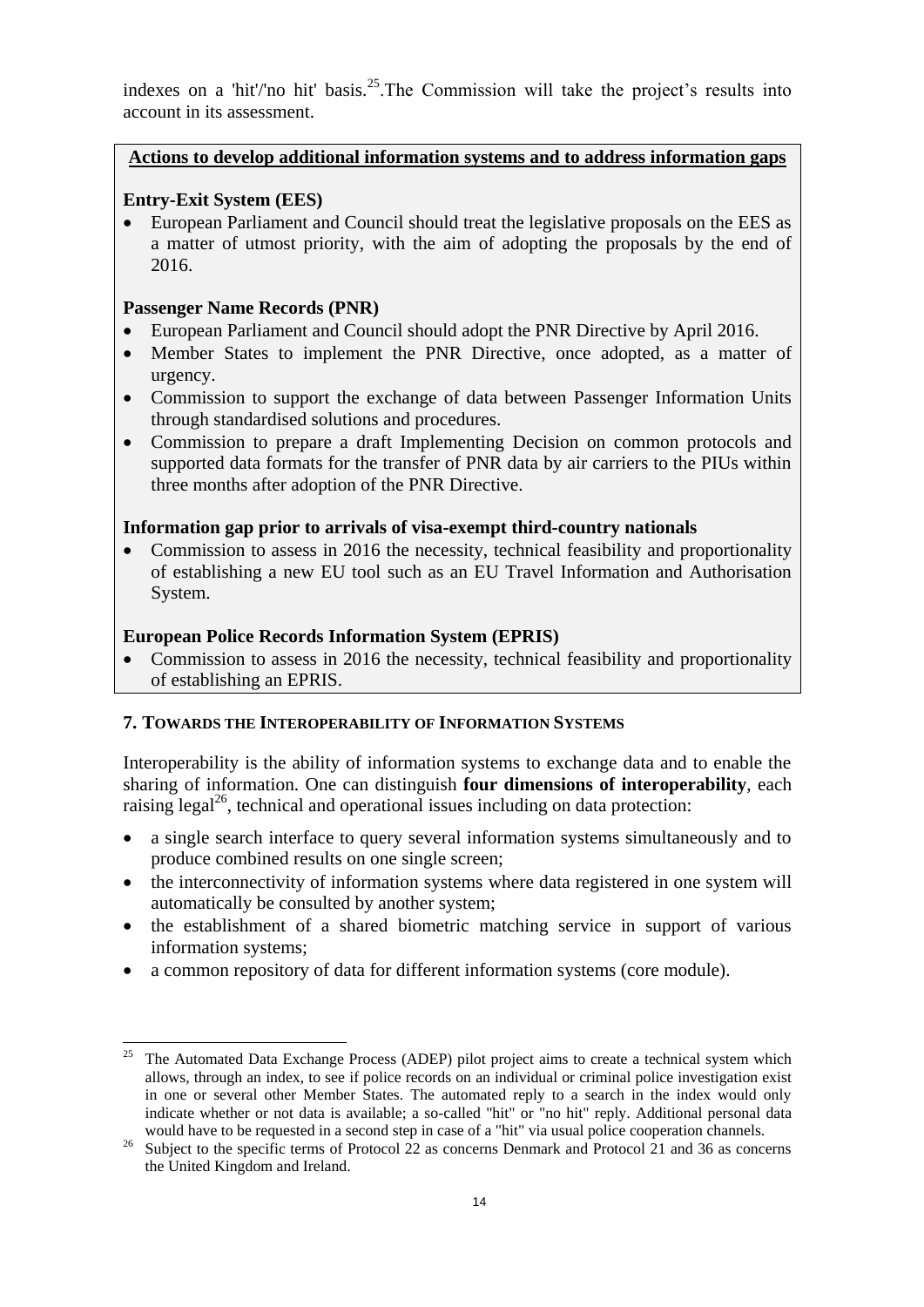In order to initiate a process towards the interoperability of information systems at EU level, the Commission will set up an **Expert Group on Information Systems and Interoperability** at senior level with EU agencies, national experts and relevant institutional stakeholders. The Expert Group will be tasked to address the legal, technical and operational aspects of the different options to achieve interoperability of information systems, including the necessity, technical feasibility and proportionality of available options and their data protection implications. It should address the current shortcomings and knowledge gaps caused by the complexity and fragmentation of information systems at the European level. The Expert Group will take a broad and comprehensive perspective on border management and law enforcement, taking account also of the customs authorities' roles, responsibilities and systems in this respect. The group's working method will aim at synergizing all relevant experiences, which in the past were too often developed in silos.

The objective of this process is to provide an overall strategic vision of the EU's architecture of data management for border control and security, as well as to provide solutions to implement it.

This consultation process shall be **guided by the following objectives**:

- Information systems should be complementary. Overlaps should be avoided, and existing overlaps should be eliminated. Gaps shall be appropriately addressed.
- A modular approach should be pursued, making full use of technological developments and building on the principles of privacy by design.
- Full respect of all fundamental rights of both EU citizens and third country nationals should be ensured from the outset in line with the Charter of Fundamental Rights.
- Where necessary and feasible, information systems should be interconnected and interoperable. Simultaneous searches of systems should be facilitated, to ensure that all relevant information is available to border guards or police officers when and where this is necessary for their respective tasks, without modifying existing access rights.

#### **1. Single search interface**

The first dimension of interoperability is the **ability to query several information systems simultaneously, and to produce combined results on one single screen** for border guards or police officers, with full respect of their access rights, in line with the respective purposes. This requires platforms with a single search interface that are capable of consulting information systems simultaneously with one single query. For instance, by reading the chip of a travel document or by using biometric data, this platform could query several different databases at the same time. The single search approach applies to all authorities with a need to access and use the data (i.e. border guards, law enforcement authorities, asylum services) in line with the purpose limitation and strict access control rules. It can also be used with mobile equipment. Establishing a single search interface reduces the complexity of information systems at the European level, as it enables border guards and police officers to query several information systems simultaneously through one procedure, and in accordance with their access rights.

Several Member States have already installed such platforms with a single search interface. Based on this existing best practice, the Commission together with eu-LISA will work towards establishing a standardised solution for a single search interface. Member States should use EU funding under their national programme of the Internal Security Fund to finance the installation of such functionality. The Commission will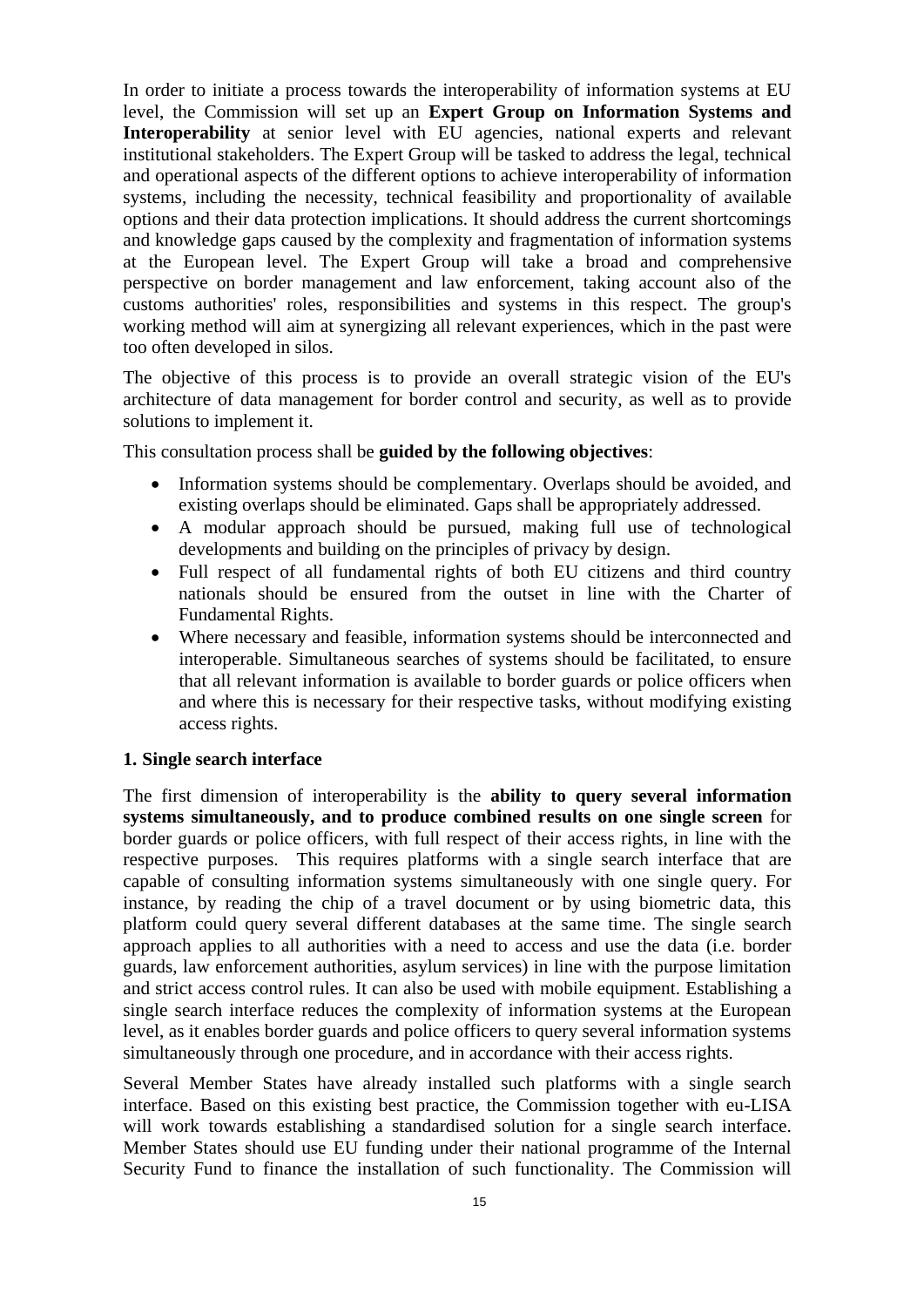closely monitor how Member States make use of the functionality of a single search interface at national level.





Searching multiple centralised or national systems (as depicted) is easier to achieve than searching decentralised systems. The Commission and eu-LISA will explore if a Single Search Interface can also be used to perform one-stop-shop simultaneous searches on decentralised systems such as Prüm and ECRIS. The Commission and eu-LISA will conduct this analysis together with the Expert Group on Information Systems and Interoperability, without modifying existing access rights.

# **2. Interconnectivity of information systems**

A second dimension of interoperability is the interconnectivity of information systems. This means that different systems or databases are able 'to talk to each other' technically. **Data registered in one system could be consulted by another system automatically at a central level**. This requires technical compatibility between the systems, and the data elements stored in those systems (e.g. fingerprints) need to be interoperable. Interconnectivity can reduce the amount of data circulating on communication networks and transiting through national systems.

Interconnectivity requires appropriate data protection safeguards and strict access control rules. The political agreement reached by the co-legislators in December 2015 on the Data Protection reform will put in place a modern data protection framework across the EU that will provide for these safeguards. It is important that the co-legislators adopt the General Data Protection Regulation and the Data Protection Directive without delay.

The concept of interconnectivity is inbuilt in the future EES system. The future EES will be able to communicate directly with the VIS at the central level and vice versa. This is an important step in addressing the current fragmentation in the EU's architecture of data management for border control and security, as well as the related problems. The automated cross-checking will relieve Member States of the need to query the VIS at border checks, reduce maintenance requirements and improve system performance.

*Figure 3 Interconnectivity of systems: the example of EES/VIS*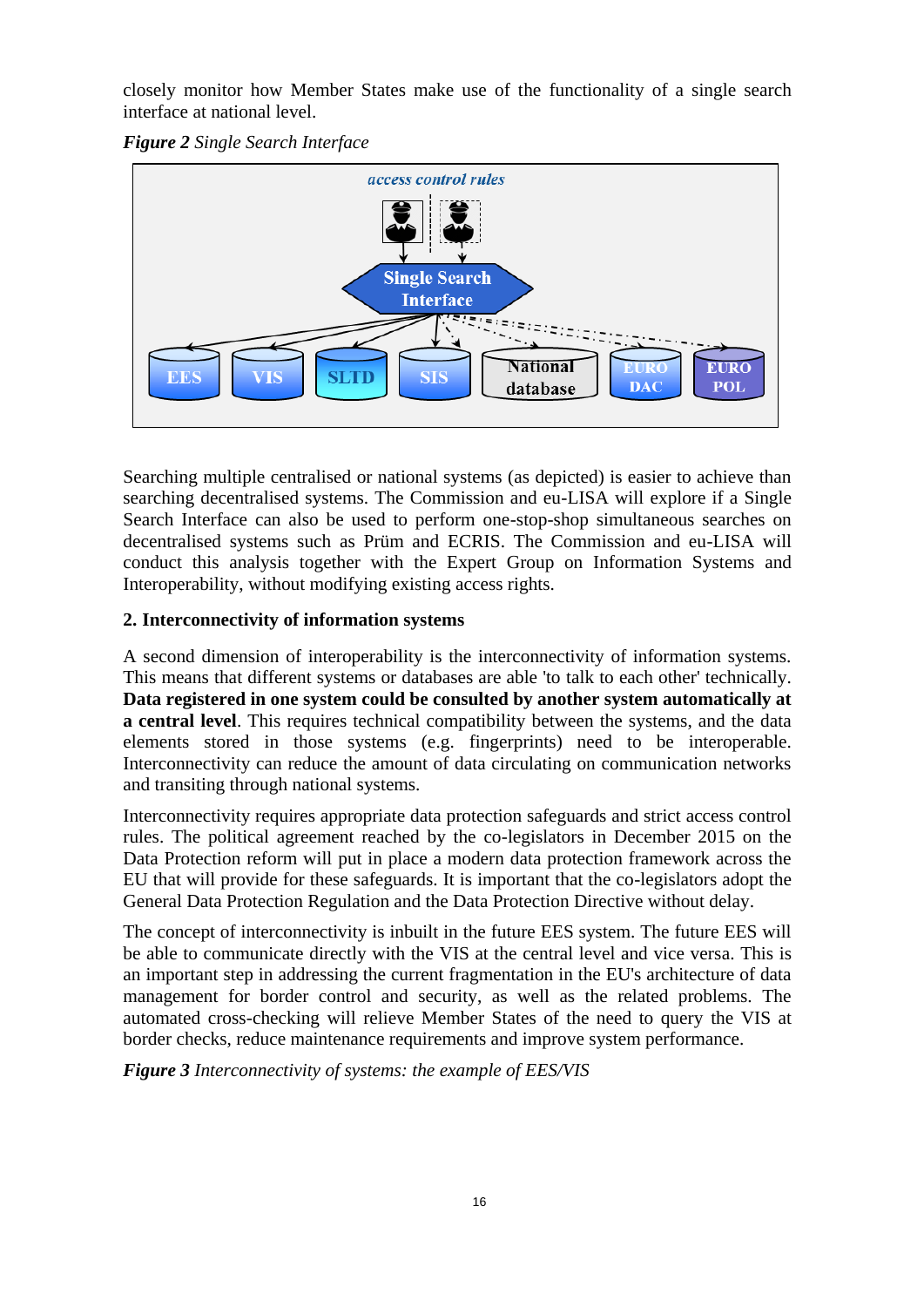

As a next step, the Commission and eu-LISA will analyse if the central-level interconnectivity between the future EES and the VIS can be extended to the SIS, and whether interconnectivity can be established between EURODAC and SIS. The Commission and eu-LISA will conduct this analysis together with the Expert Group on Information Systems Interoperability.

## **3. Shared biometric matching service**

A third dimension of interoperability is in the area of biometric identifiers. For example, when fingerprints are collected at a consulate of one Member State with specific equipment, it is of crucial importance that these prints can be matched through VIS at a border post of another Member State, using equipment of another type. The same requirement applies to fingerprint queries in other systems: biometric samples need to meet minimum quality and format requirements, in order to achieve this type of interoperability without difficulty.

At the system's level the interoperability of biometric identifiers enables the use of a shared biometric matching service for several information systems, respecting personal data protection rules by compartmentalising the data, with separate access control rules for each category of data<sup>27</sup>. Such shared services generate serious financial, maintenance and operational benefits.

#### *Figure 4 Shared biometric matching service*

l



The Commission and eu-LISA will analyse whether establishing a shared biometric matching service for all relevant information systems is necessary and technically feasible. The Commission and eu-LISA will conduct this analysis together with the Expert Group on Information Systems and Interoperability.

<sup>27</sup> Comparable to sharing one physical file-server with a multitude of users, each having specific access rights to certain folders only.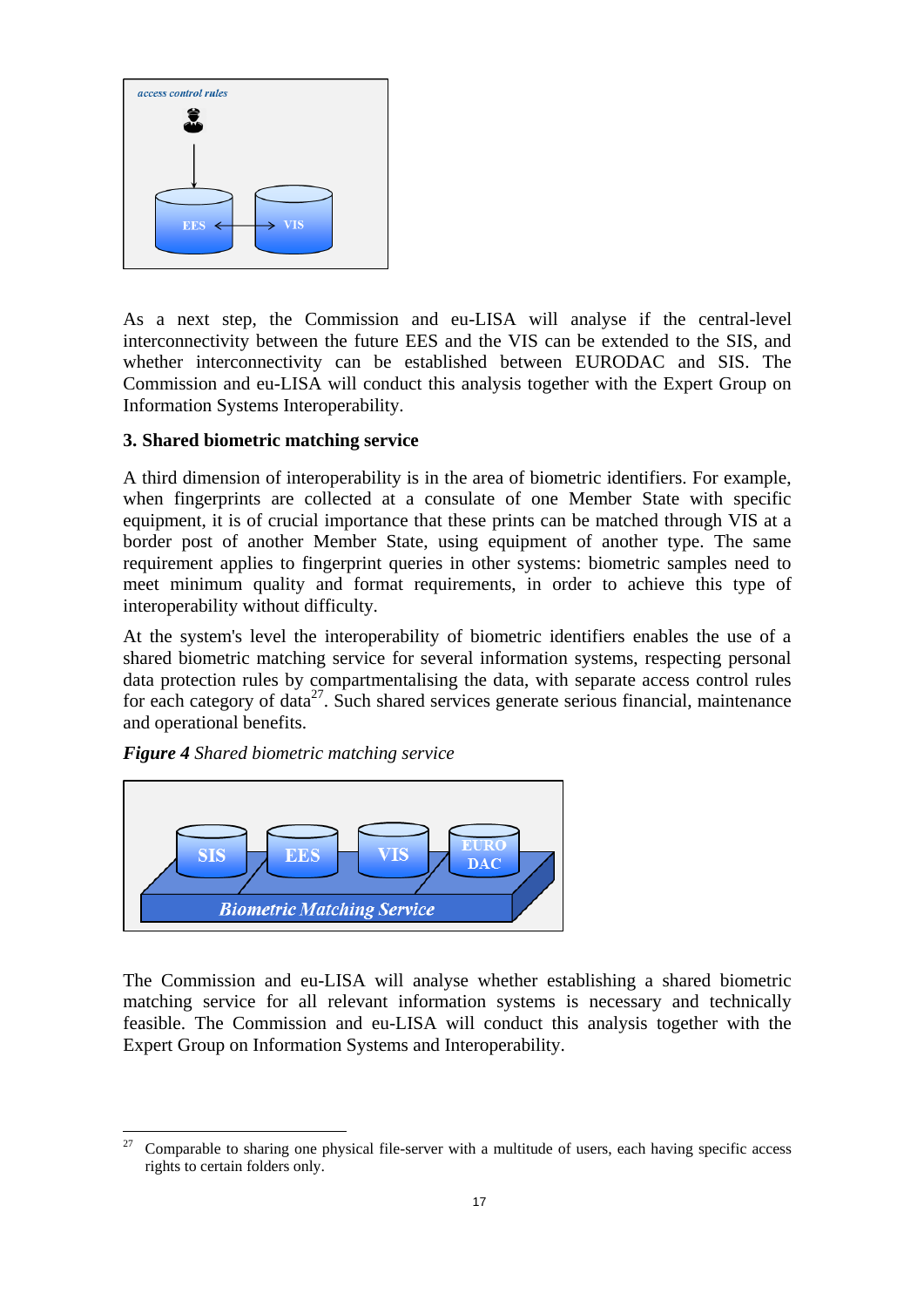## **4. Common repository of data**

The most ambitious long-term approach to interoperability would be a **common repository of data at EU level for different information systems**. The common repository would constitute a core module that contains the basic data (alphanumeric and biometric data), while other data elements and specific features of the different information systems (e.g. visa data) would be stored in specific modules. The core module and the specific modules would be connected with each other to link the respective data sets. This would create a **modular and integrated identity management for borders and security**. Compliance with data protection rules would need to be ensured, for instance by compartmentalising the data, with separate access controls rules for each category of data.

Establishing a common repository of data would overcome the current fragmentation in the EU's architecture of data management for border control and security. This fragmentation is contrary to the data minimisation principle, as it results in the same data being stored several times. Where necessary, the common repository would allow for the recognition of connections and provide an overall picture by combining individual data elements stored in different information systems. It would thus address the current knowledge gaps and shed light on blind spots for border guards and police officers.



*Figure 5 Common data repository*

The option of establishing a common repository of data at EU level raises important questions of definition of purpose, necessity, technical feasibility and proportionality of the data processing involved. It would require a complete revision of the legal framework establishing the various information systems and could only be an objective to be achieved in the long-term. The Expert Group on Information Systems and Interoperability will address the legal, technical and operational questions linked to a common repository of data, including questions of data protection.

For all four dimensions of interoperability mentioned above (single search interface, interconnectivity of systems, single biometric matching service and common repository of data), it is necessary that the data stored in different information systems or modules is compatible. To achieve this, it is important that the work on a **Uniform Message Format**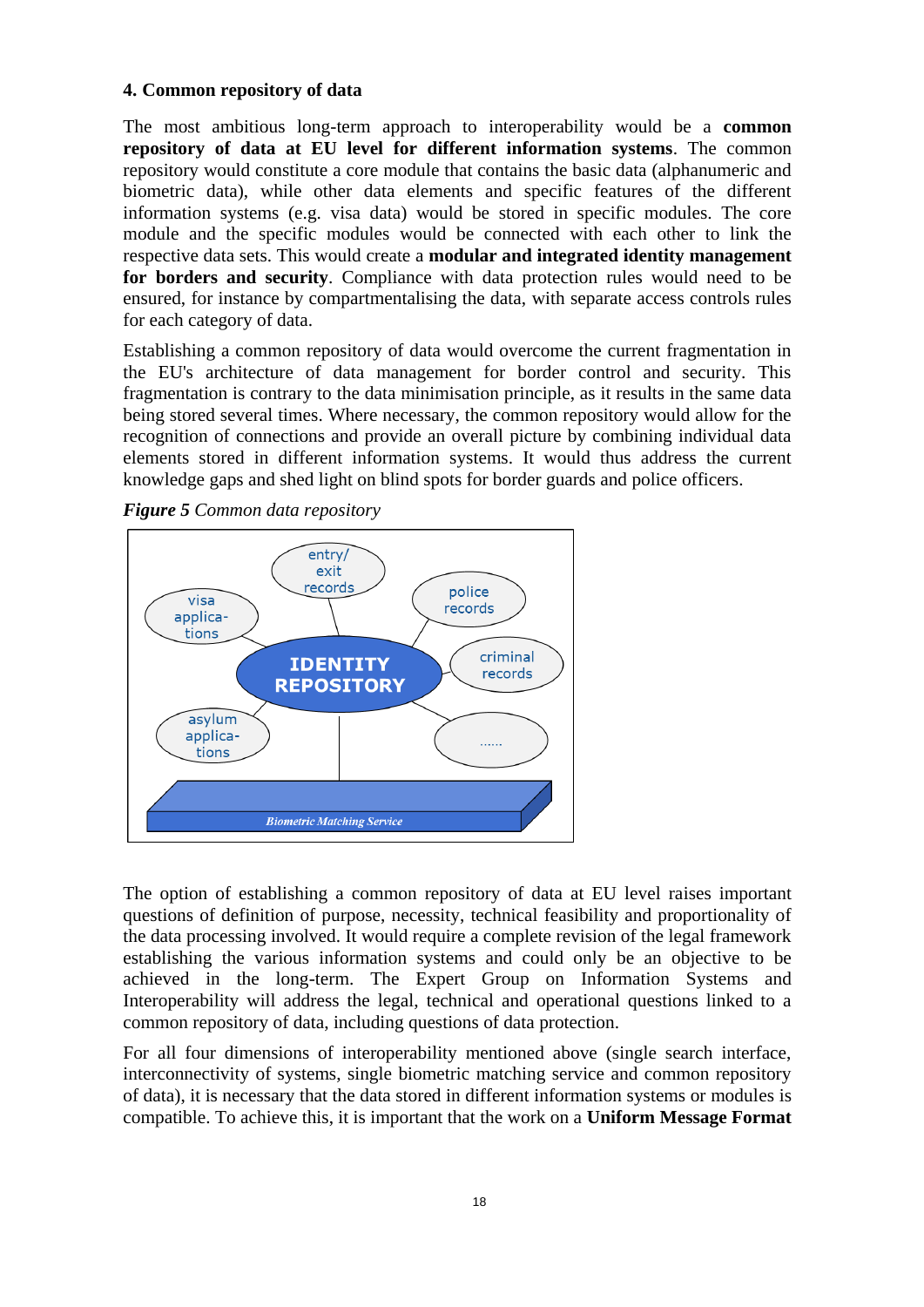(UMF) is taken forward in order to create a common standard for all relevant information systems.<sup>28</sup>

## **Actions towards the interoperability of information systems**

 Commission to set up an **Expert Group on Information Systems and Interoperability** with EU Agencies, Member States and relevant stakeholders to explore the legal, technical and operational aspects of enhancing interoperability of information systems, including the necessity, technical feasibility and proportionality of available options and their data protection implications.

## **Single search interface**

- Commission and eu-LISA to support Member States in installing a single search interface to query central systems.
- Commission and eu-LISA to explore, together with the Expert Group, if single search interfaces could be used to perform one-stop-shop simultaneous searches for all relevant systems without modifying existing access rights.

## **Interconnectivity of information systems**

 Commission and eu-LISA to analyse, together with the Expert Group, whether interconnectivity between centralised information systems could be further promoted, beyond the already proposed interconnectivity between the Entry-Exit System and the Visa Information System.

## **Biometric matching service**

 Commission and eu-LISA to analyse, together with the Expert Group, the necessity and technical feasibility of establishing a shared biometric matching service for all relevant information systems.

## **Common repository of data (core module)**

- Commission and eu-LISA to explore, together with the Expert Group, the legal, technical, operational and financial implications of the longer term development of a common repository of data.
- Commission and eu-LISA to engage in ongoing work towards a global Uniform Message Format for all relevant information systems.

## **8. CONCLUSION**

 $\overline{\phantom{a}}$ 

This Communication launches a discussion on how information systems in the EU can better enhance border management and internal security, building on the significant synergies between European Agendas on Security and Migration. A number of information systems already provide border guards and police officers with relevant information, but these systems are not perfect. The EU is faced with the challenge of building a stronger and smarter data management architecture, in full compliance with

<sup>&</sup>lt;sup>28</sup> The Commission has supported the continued development of UMF in the 2012 Communication on the European Information Exchange Model (EIXM) and is currently financing the third UMF pilot project, with the aim of creating a common standard for all relevant databases, to be used at national (Member States') level, at EU level (for the central systems, and by Agencies) and at the international level (Interpol).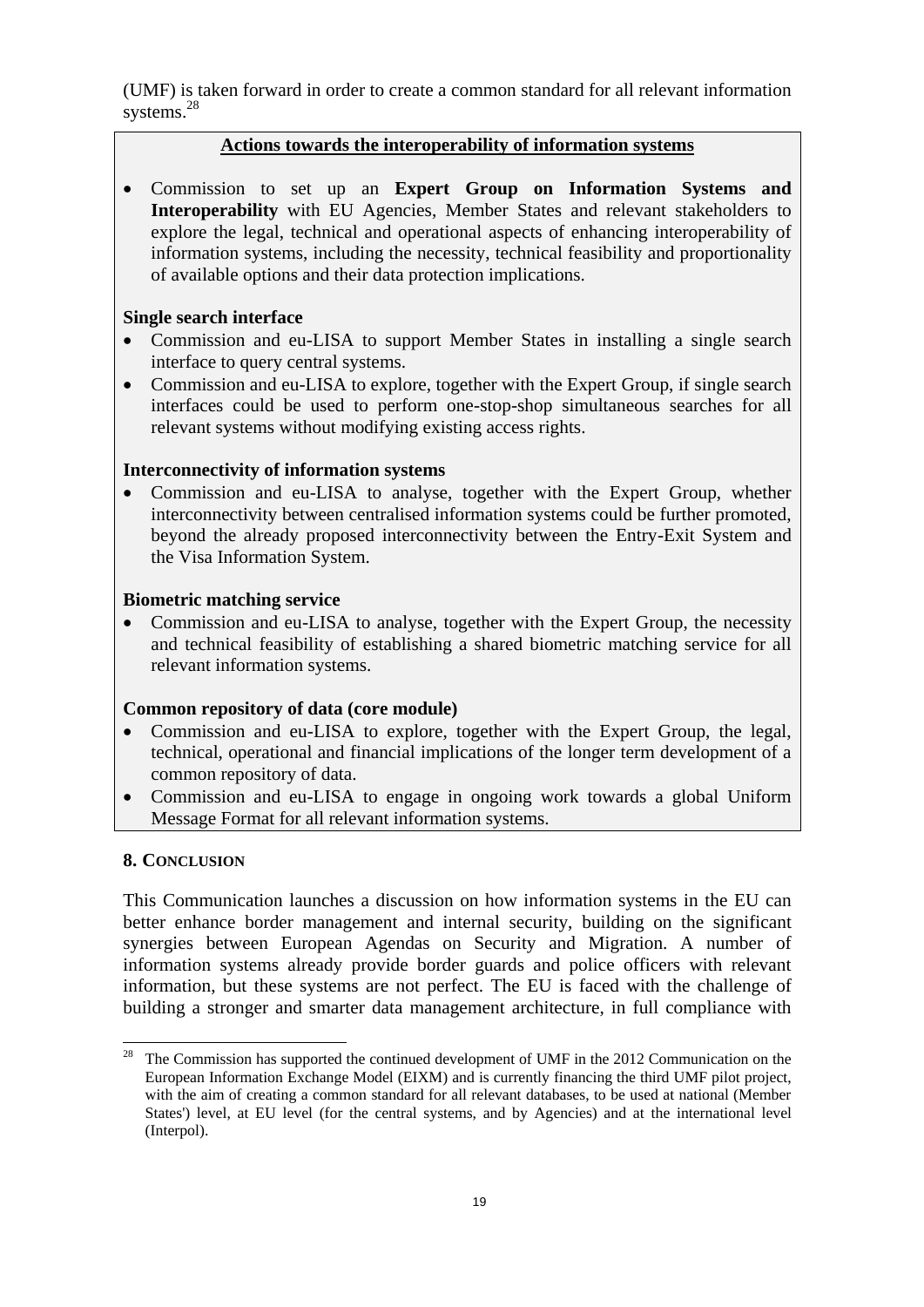fundamental rights, in particular the protection of personal data and its purpose limitation principle.

Where there are gaps in the EU's architecture of data management, they need to be addressed. Together with this Communication, the Commission has presented a proposal for an Entry-Exit System which should be adopted as a matter of urgency. The Passenger Name Record Directive also needs to be adopted in the coming weeks. The proposal for a European Border and Coast Guard should be adopted before the summer. In parallel the Commission will continue work to strengthen and where necessary streamline existing systems, such as developing an Automated Fingerprint Identification System functionality for the Schengen Information System.

Member States need to make full use of existing information systems and establish the necessary technical connections to all information systems and databases, in line with their legal obligations. Existing shortcomings, notably in the Prüm framework, need to be remedied without delay. While this Communication opens a discussion and starts a process for addressing systemic gaps and flaws, it is for Member States to urgently address persistent shortcomings in the feeding of EU databases and the exchange of information across the Union.

In order to structurally improve the EU's data management architecture for border control and security, this Communication initiates a process towards the interoperability of information systems. The Commission will set up an Expert Group on Information Systems and Interoperability to address the legal, technical and operational modalities of options to achieve the interoperability of information systems and address any shortcomings and gaps. Following the findings of the Expert Group, the European Commission will present further concrete ideas to the European Parliament and the Council as basis for a joint discussion on the way forward. The Commission will also seek the input of the European Data Protection Supervisor and national data protection authorities coming together in the Article 29 Working Party.

The goal should be the development of a joint strategy to make data management in the EU more effective and efficient, in full respect of data protection requirements, to better protect its external borders and enhance its internal security, for the benefit of all citizens.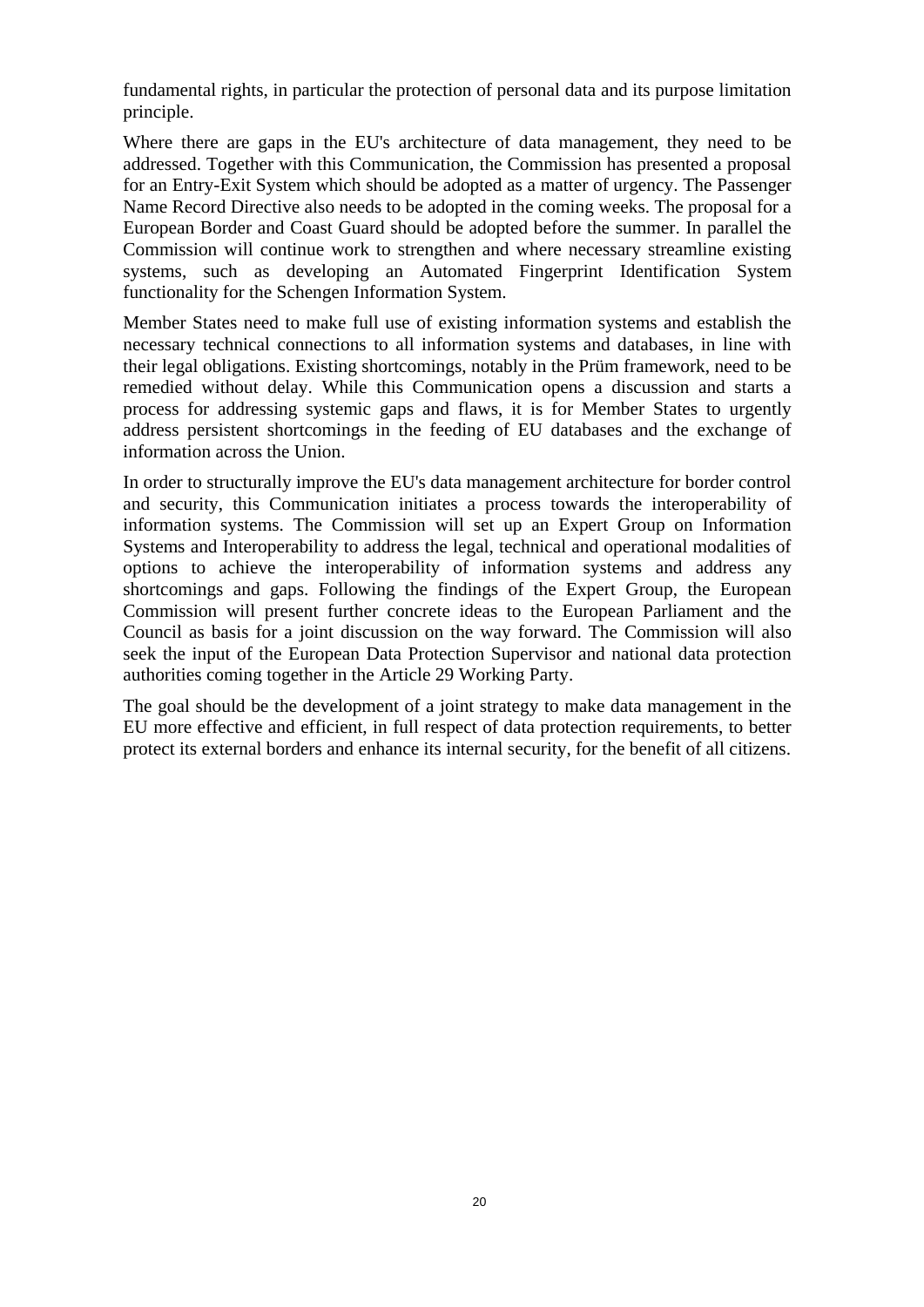# **ANNEX 1: ABBREVIATIONS**

| API               | <b>Advance Passenger Information</b>                                                                                                |
|-------------------|-------------------------------------------------------------------------------------------------------------------------------------|
| <b>AFIS</b>       | Automated Fingerprint Identification System: system capable of capturing,<br>storing, comparing, and verifying fingerprints.        |
| <b>CIS</b>        | <b>Customs Information System</b>                                                                                                   |
| <b>ECRIS</b>      | European Criminal Records Information System                                                                                        |
| <b>EES</b>        | (proposed) Entry-Exit System                                                                                                        |
| <b>EIXM</b>       | <b>European Information Exchange Model</b>                                                                                          |
| <b>EIS</b>        | <b>Europol Information System</b>                                                                                                   |
| <b>EPRIS</b>      | European Police Records Information System                                                                                          |
| <b>EURODAC</b>    | European Dactyloscopy                                                                                                               |
| <b>EUROPOL</b>    | European Police Office (European Union's law enforcement agency)                                                                    |
| <b>ETIAS</b>      | (possible) EU Travel Information and Authorisation System                                                                           |
| eu-LISA           | European Agency for the operational management of large-scale IT systems<br>in the area of freedom, security and justice            |
| <b>FIND</b>       | Fixed Interpol Networked Database                                                                                                   |
| <b>FRONTEX</b>    | European Agency for the Management of Operational Cooperation at the<br>External Borders of the Member States of the European Union |
| <b>iARMS</b>      | (Interpol's) Illicit Arms Records and tracing Management System                                                                     |
| <b>INTERPOL</b>   | <b>International Criminal Police Organization</b>                                                                                   |
| <b>MIND</b>       | Mobile Interpol Networked Database                                                                                                  |
| PIU               | Passenger's Information Unit: unit to be set up in each Member State to<br>receive the PNR data from carriers.                      |
| <b>PNR</b>        | Passenger Name Record                                                                                                               |
| Prüm              | Police co-operation mechanism for exchanging information on DNA,<br>fingerprints and vehicle registration data                      |
| <b>SafeSeaNet</b> | European platform for maritime data exchange between Member States'<br>maritime authorities                                         |
| <b>SBC</b>        | Schengen Border Code                                                                                                                |
| <b>SIENA</b>      | Secure Information Exchange Network Application                                                                                     |
| <b>SIS</b>        | Schengen Information System (sometimes referred to as of the $2nd$<br>Generation $-$ SIS II)                                        |
| <b>SLTD</b>       | (Interpol's) Stolen and Lost Travel Documents database                                                                              |
| <b>sTESTA</b>     | secured Trans European Services for Telematics between Administrations<br>(to be upgraded to TESTA-NG (next generation))            |
| <b>UMF</b>        | Uniform Message Format: format of messages to allow compatibility<br>between information systems                                    |
| <b>VIS</b>        | Visa Information System                                                                                                             |
| <b>VRD</b>        | Vehicle Registration Data                                                                                                           |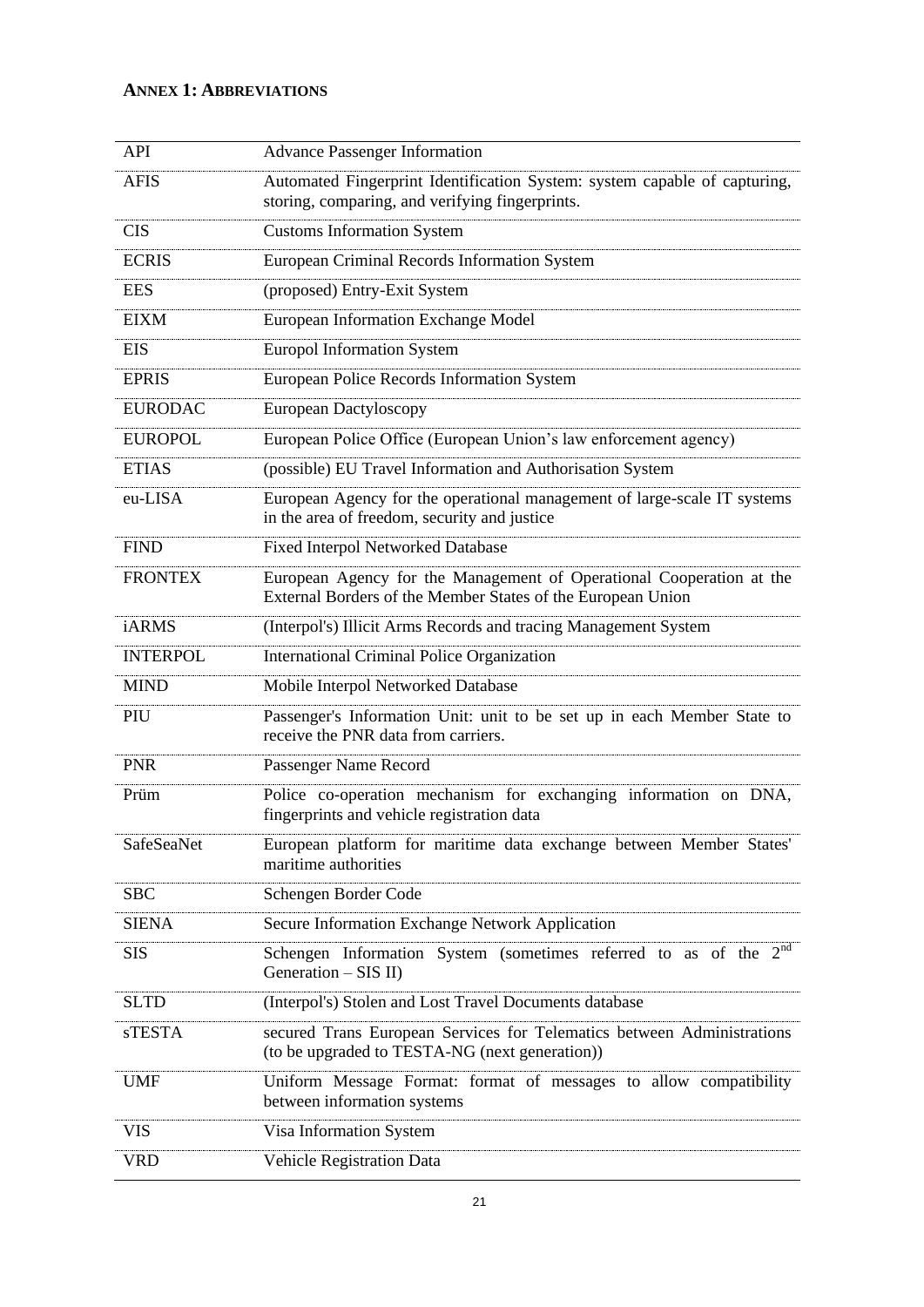#### **ANNEX 2: INVENTORY OF EXISTING INFORMATION SYSTEMS FOR BORDER MANAGEMENT AND LAW ENFORCEMENT**

#### **1. Schengen Information System (SIS)**

SIS is the largest and most widely used information exchange platform on immigration and law enforcement. It is a centralised system used by 25 EU Member States<sup>29</sup> and four Schengen associated countries<sup>30</sup>, currently containing  $63$  million alerts. These are entered and consulted by competent authorities, such as police, border control and immigration. It contains records on third-country nationals prohibited to enter or stay in the Schengen area as well as on EU and third country nationals who are wanted or missing (including children) and on wanted objects (firearms, vehicles, identity documents, industrial equipment, etc.). The distinctive feature of SIS in comparison with other information sharing instruments is that its information is complemented by an instruction for concrete action to be taken by officers on the ground, such as arrest or seizure.

SIS checks are mandatory for the processing of short-stay visas, for border checks for third-country nationals and, on a non-systematic basis,  $31$  for EU citizens and other persons enjoying the right of free movement. Moreover, each police check on the territory should include an automatic check in SIS.

#### **2. Visa Information System (VIS)**

The VIS is a centralised system for the exchange of data on short-stay visas between Member States. It processes data and decisions relating to applications for short-stay visas to visit, or to transit through, the Schengen area. All the consulates of the Schengen States (around 2000) and all their external border crossing points (in total some 1800) have been connected to the system.

The VIS contains data on visa applications and decisions, as well as whether issued visas are revoked, annulled, or extended. It currently contains data on 20 million visaapplications and, at peak-times, it handles over 50.000 transactions per hour. Each visa applicant provides detailed biographical information, a digital photograph and ten fingerprints. As such, it is a reliable means to verify the identity of visa applicants, to assess possible cases of irregular migration and security risks, and to prevent "visa shopping".

At border-crossing points or within the territory of the Member States, the VIS is used to verify the identity of visa holders by comparing his/her fingerprints with the fingerprints stored in the VIS. This process guarantees that the person that applied for the visa is the same person as the one crossing the border. A fingerprint search in the VIS also allows the identification of a person who applied for a visa in the last five years and who may not carry identity documents.

<sup>29</sup> All, except Ireland, Cyprus, Croatia.

 $\frac{30}{100}$  Switzerland, Liechtenstein, Norway, Iceland.

<sup>31</sup> This rule is subject to change as envisaged by Commission proposal COM/2015/0670 on the amendment of the Schengen Borders Code.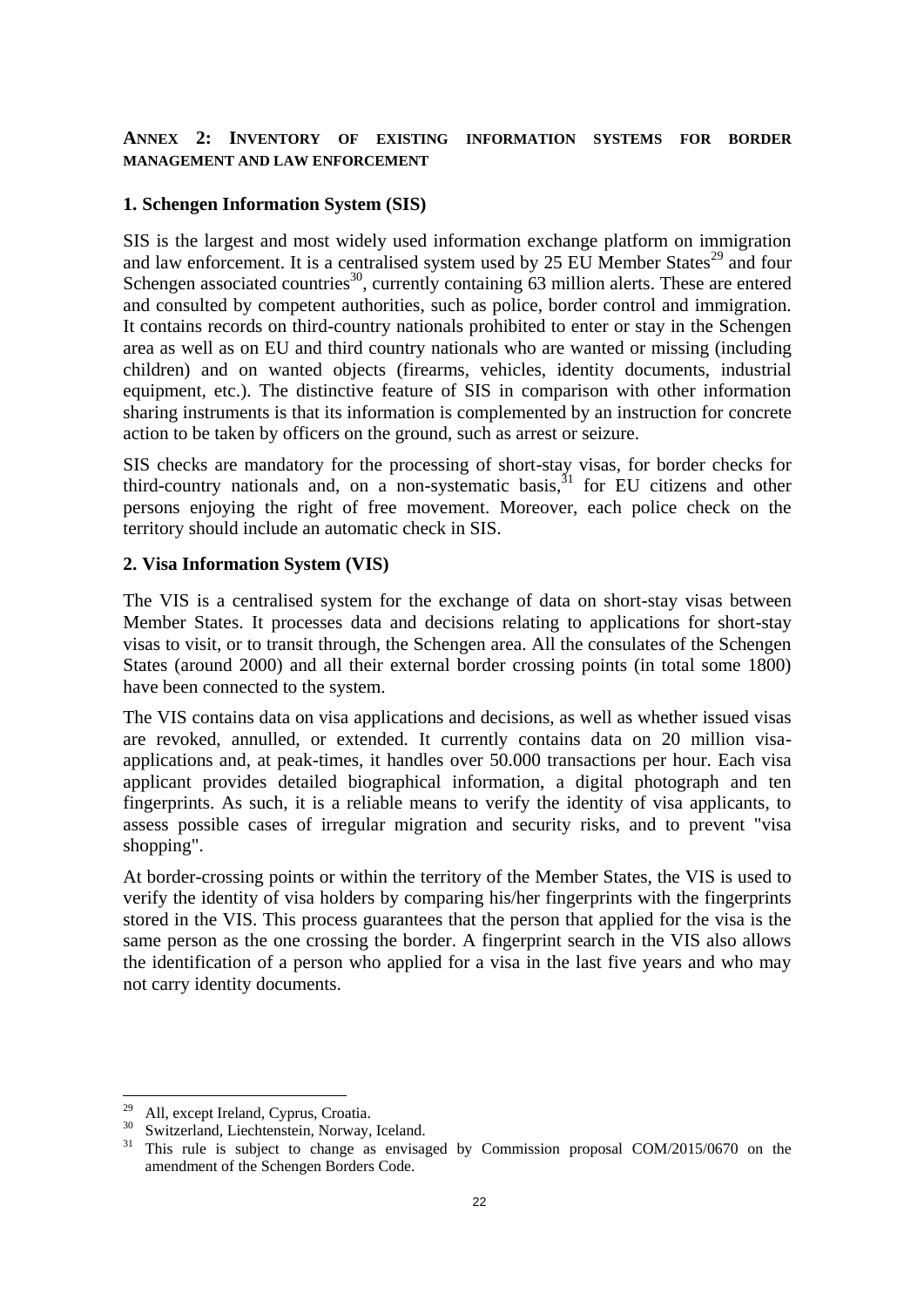# **3. EURODAC**

EURODAC (European Dactyloscopy) contains fingerprints of asylum applicants and third-country nationals crossing irregularly the Schengen external borders. Its primary purpose currently is to determine which EU country is responsible for the processing of an asylum application, in line with the Dublin Regulation. It is available at border crossing points, but unlike SIS and VIS it is not a border management system.

Fingerprints of irregular migrants entering the EU unlawfully are taken at border crossing points. These are stored in EURODAC to verify the identity of the person in case of a future asylum application. Immigration and police authorities can also compare fingerprint data from irregular migrants found in EU Member States to check if they have applied for asylum in another Member State. Law enforcement authorities and Europol are also entitled to search EURODAC to prevent, detect or investigate a serious crime or terrorist offence.

Fingerprint registration of asylum seekers or irregular migrants in a centralised system allows the identification and monitoring of their secondary movements<sup>32</sup> within the EU, until an application for international protection has been submitted or a return decision has been issued (in the future, with a corresponding alert in SIS). More generally, the identification and monitoring of irregular migrants is required to ensure redocumentation by authorities in their countries of origin and thus facilitates their return.

## **4. Stolen and Lost Travel Documents (SLTD)**

Interpol's Stolen and Lost Travel Documents (SLTD) database is a central database on passports and other travel documents that have been reported stolen or lost by the issuing authorities to Interpol. It includes information about stolen blank passports. Travel documents reported lost or stolen to the authorities of countries participating in SIS are entered both in SLTD and SIS. The SLTD also holds data on travel documents entered by countries not participating in SIS (Ireland, Croatia, Cyprus and third countries).

As stated in the Council Conclusions of 9 and 20 November 2015, and the Commission's proposal of 15 December 2015 for a regulation on a targeted modification of the Schengen Borders Code<sup>33</sup>, the travel documents of all third-country nationals and persons enjoying the right of free movement should be verified against SLTD. All border control posts have to be connected to SLTD. On top of this, in-country law enforcement searches in SLTD would generate additional security benefits.

# **5. Advance Passenger Information (API)**

l

The objective of API is to collect information about a person's identity ahead of boarding inbound flights to the EU and to identify irregular migrants upon arrival. API data consist of information held in a travel document, and relates to a traveller's full name, date of birth, nationality, number and type of travel document, as well as information on the border crossing point of departure and entry as well as transportation details. The API data related to the passenger is usually collected at the moment of check-in.

<sup>32</sup> For example, refugees arriving in Greece with no intention of making an asylum application in Greece but travelling further to other Member States over land.

<sup>&</sup>lt;sup>33</sup> COM(2015) 670 final Proposal for a Regulation of the European Parliament and of the Council amending Regulation No 562/2006 (EC) as regards the reinforcement of checks against relevant databases at external borders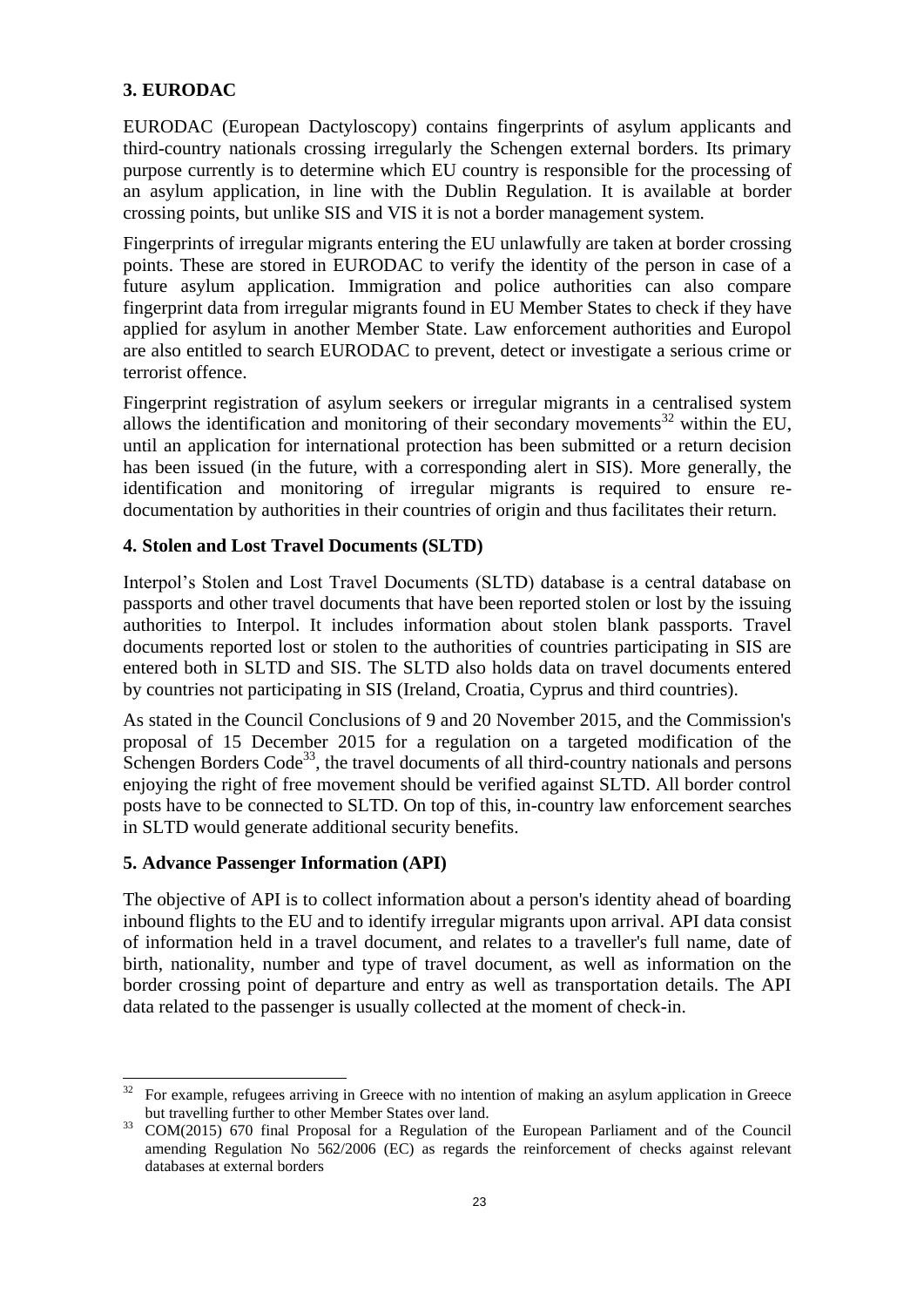Pre-arrival information concerning transport by sea has to be transmitted under the Convention on Facilitation of International Maritime Traffic 24 hours prior to the scheduled arrival of the vessel. Directive 2010/65/EU<sup>34</sup> provides for an electronic transmission of data via a single window linking SafeSeaNet, e-Customs and other electronic systems.

There is no central EU system to record API data.

## **6. Europol information systems**

The Europol Information System (EIS) is a centralised criminal information database for investigative purposes. It can be used by Member States and Europol to store and query data on serious crime and terrorism. The information stored in the EIS concerns data on persons, identity documents, cars, firearms, telephone numbers, emails, fingerprints, DNA and cybercrime-related information, which can be linked to each other in different ways to create a more detailed and structured picture of a crime case. The EIS supports law enforcement cooperation and is not available for border control authorities.

Information exchange is channelled using the  $SIENA^{35}$  platform, which is a secure electronic communication network between Europol, the Liaison Bureaux, the Europol National Units, designated competent authorities (such as customs, asset recovery offices, etc.) and connected third parties.

In May 2017 a new legal framework for Europol will enter into application. This framework will allow for an enhanced operational ability for Europol to conduct analysis, and to better identify links between available information.

#### **7. The Prüm framework**

The Prüm framework is based on a multilateral agreement<sup>36</sup> between Member States that enables the exchange of DNA, fingerprints and Vehicle Registration Data (VRD). The concept is based on the interconnection of a national system to the national systems of all other EU Member States, in order to enable remote cross-searching. Where a search generates a positive match in the database of other Member States, the details of the positive match are exchanged through bilateral exchange mechanisms.

l

Directive 2010/65/EU of the European Parliament and of the Council of 20 October 2010 on reporting formalities for ships arriving in and/or departing from ports of the Member States and repealing Directive 2002/6/EC:

<sup>&</sup>lt;sup>35</sup> Secure Information Exchange Network Application.

<sup>&</sup>lt;sup>36</sup> Prüm Convention of 2005. The Convention was integrated into EU Legislation in 2008 through Council Decision 2008/615/JHA.